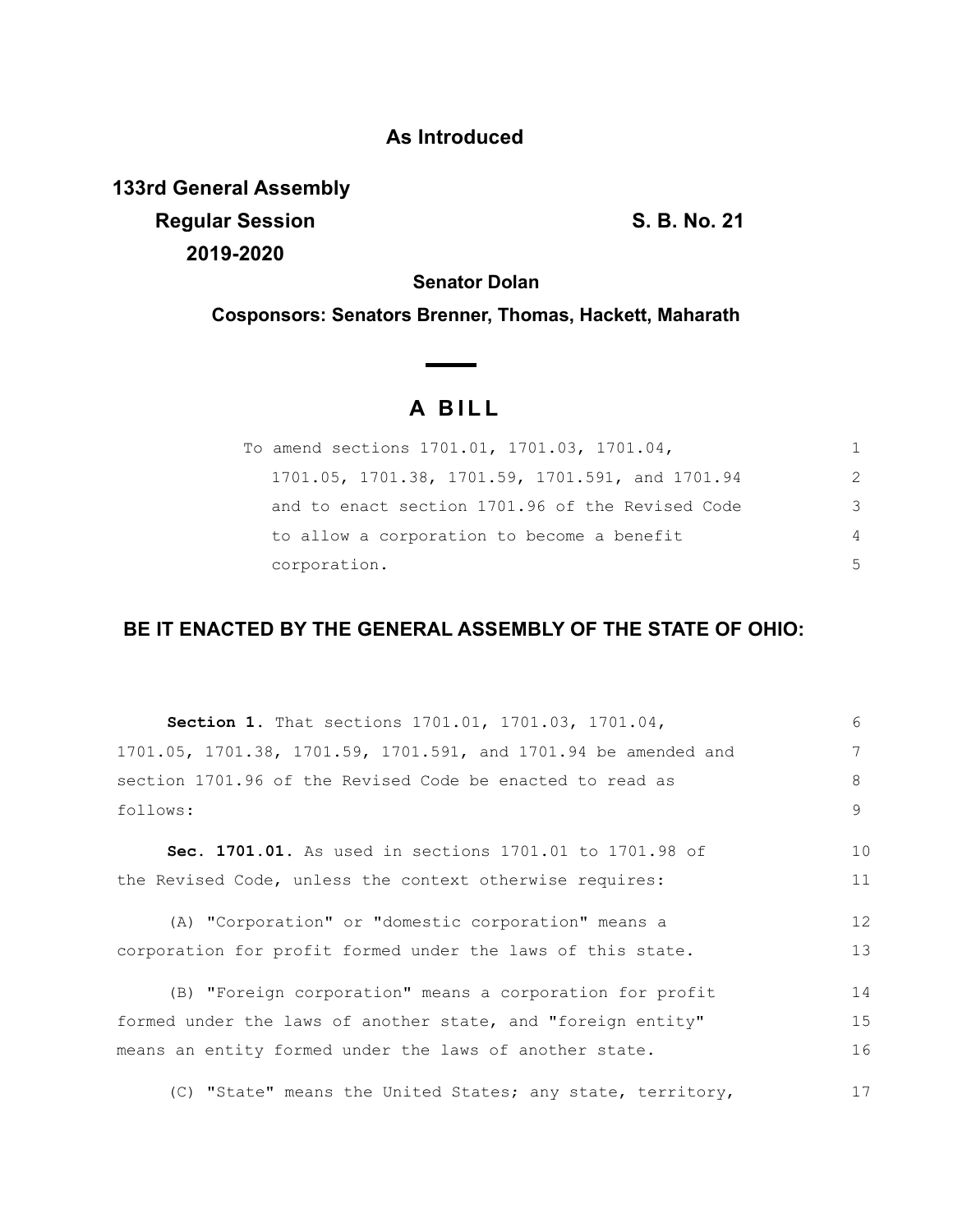### **S. B. No. 21 Page 2 As Introduced**

insular possession, or other political subdivision of the United States, including the District of Columbia; any foreign country or nation; and any province, territory, or other political subdivision of such foreign country or nation. 18 19 20 21

(D) "Articles" includes original articles of incorporation, certificates of reorganization, amended articles, and amendments to any of these, and, in the case of a corporation created before September 1, 1851, the special charter and any amendments to it made by special act of the general assembly or pursuant to general law. 22 23  $24$ 25 26 27

(E) "Incorporator" means a person who signed the original articles of incorporation. 28 29

(F) "Shareholder" means a person whose name appears on the books of the corporation as the owner of shares of the corporation. Unless the articles, the regulations adopted by the shareholders, the regulations adopted by the directors pursuant to division (A)(1) of section 1701.10 of the Revised Code, or the contract of subscription otherwise provides, "shareholder" includes a subscriber to shares, whether the subscription is received by the incorporators or pursuant to authorization by the directors, and such shares shall be deemed to be outstanding shares. 30 31 32 33 34 35 36 37 38 39

(G) "Person" includes, without limitation, a natural person, a corporation, whether nonprofit or for profit, a partnership, a limited liability company, an unincorporated society or association, and two or more persons having a joint or common interest. 40 41 42 43 44

(H) The location of the "principal office" of a corporation is the place named as the principal office in its 45 46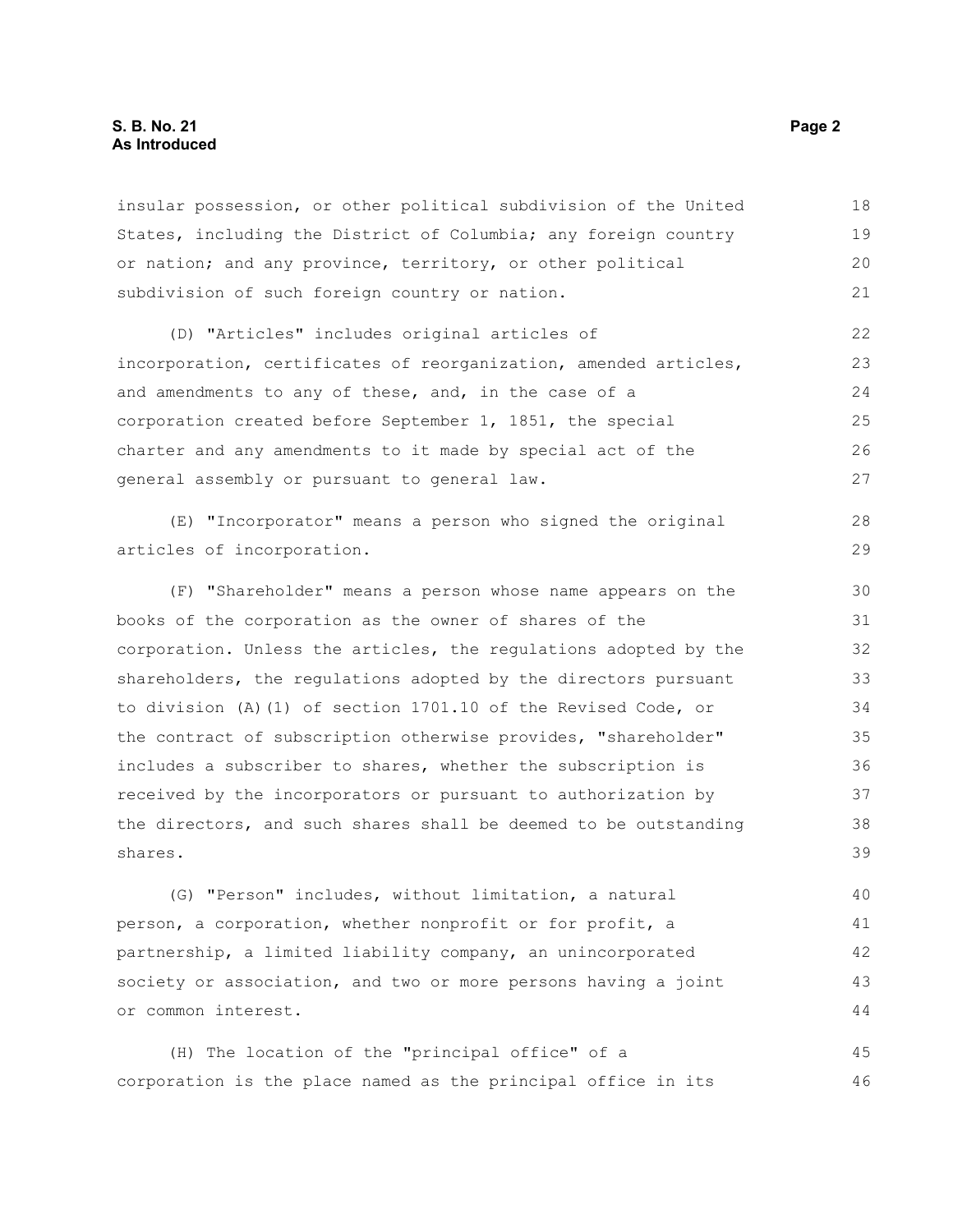articles. (I) The "express terms" of shares of a class are the statements expressed in the articles with respect to such shares. (J) Shares of a class are "junior" to shares of another class when any of their dividend or distribution rights are subordinate to, or dependent or contingent upon, any right of, or dividend on, or distribution to, shares of such other class. (K) "Treasury shares" means shares belonging to the corporation and not retired that have been either issued and thereafter acquired by the corporation or paid as a dividend or distribution in shares of the corporation on treasury shares of the same class; such shares shall be deemed to be issued, but they shall not be considered as an asset or a liability of the corporation, or as outstanding for dividend or distribution, quorum, voting, or other purposes, except, when authorized by the directors, for dividends or distributions in authorized but unissued shares of the corporation of the same class. (L) To "retire" a share means to restore it to the status of an authorized but unissued share. 47 48 49 50 51 52 53 54 55 56 57 58 59 60 61 62 63 64 65 66 67

(M) "Redemption price of shares" means the amount required by the articles to be paid on redemption of shares. 68

(N) "Liquidation price" means the amount or portion of assets required by the articles to be distributed to the holders of shares of any class upon dissolution, liquidation, merger, or consolidation of the corporation, or upon sale of all or substantially all of its assets. 69 70 71 72 73

(O) "Insolvent" means that the corporation is unable to pay its obligations as they become due in the usual course of 74 75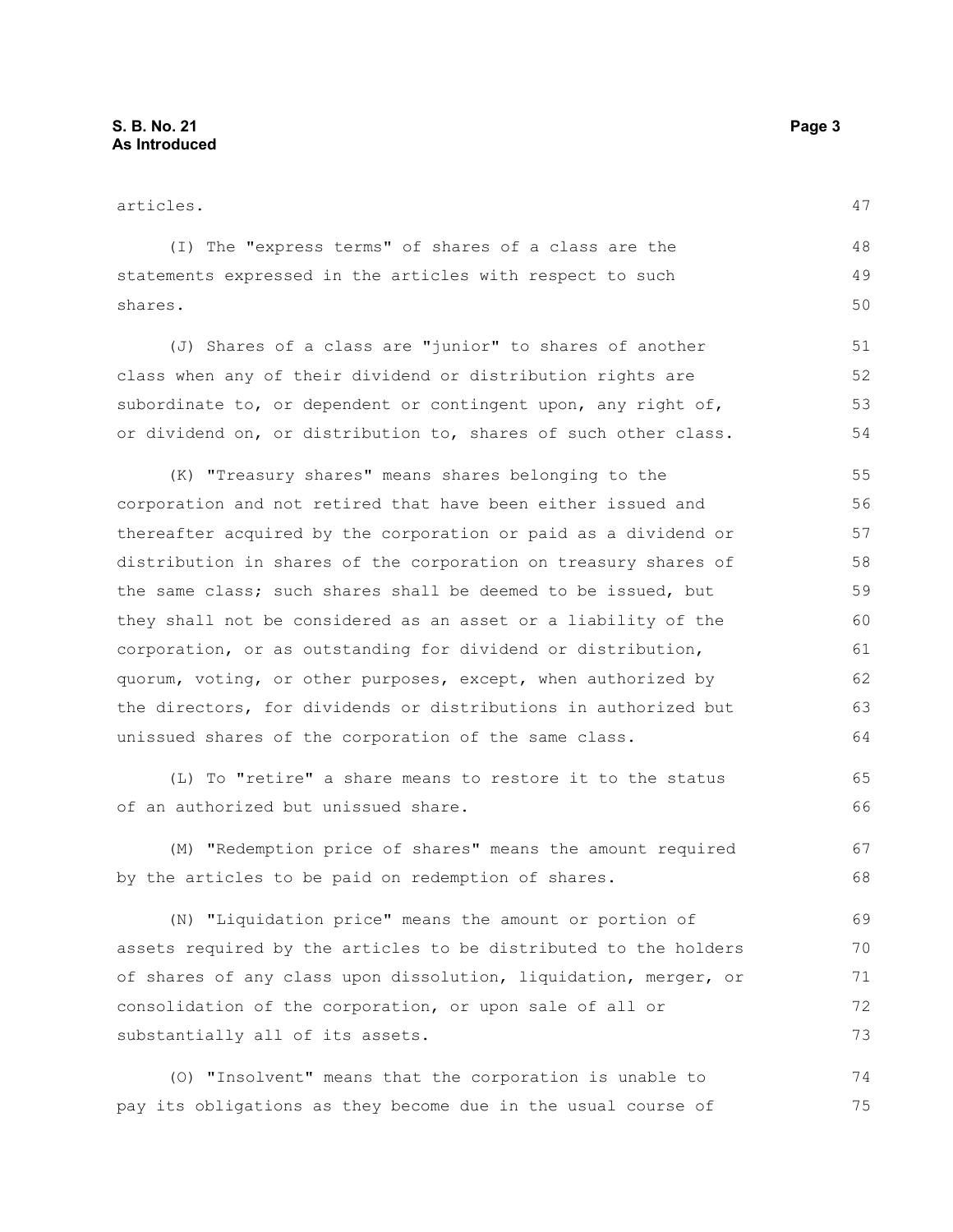transferred.

103 104

| its affairs.                                                     | 76  |
|------------------------------------------------------------------|-----|
| (P) "Parent corporation" or "parent" means a domestic or         | 77  |
| foreign corporation that owns and holds of record shares of      | 78  |
| another corporation, domestic or foreign, entitling the holder   | 79  |
| of the shares at the time to exercise a majority of the voting   | 80  |
| power in the election of the directors of the other corporation  | 81  |
| without regard to voting power that may thereafter exist upon a  | 82  |
| default, failure, or other contingency; "subsidiary corporation" | 83  |
| or "subsidiary" means a domestic or foreign corporation of which | 84  |
| another corporation, domestic or foreign, is the parent.         | 85  |
| (Q) "Combination" means a transaction, other than a merger       | 86  |
| or consolidation, wherein either of the following applies:       | 87  |
| (1) Voting shares of a domestic corporation are issued or        | 88  |
| transferred in consideration in whole or in part for the         | 89  |
| transfer to itself or to one or more of its subsidiaries,        | 90  |
| domestic or foreign, of all or substantially all the assets of   | 91  |
| one or more corporations, domestic or foreign, with or without   | 92  |
| good will or the assumption of liabilities;                      | 93  |
| (2) Voting shares of a foreign parent corporation are            | 94  |
| issued or transferred in consideration in whole or in part for   | 95  |
| the transfer of such assets to one or more of its domestic       | 96  |
| subsidiaries.                                                    | 97  |
| "Transferee corporation" in a combination means the              | 98  |
| corporation, domestic or foreign, to which the assets are        | 99  |
| transferred, and "transferor corporation" in a combination means | 100 |
| the corporation, domestic or foreign, transferring such assets   | 101 |
| and to which, or to the shareholders of which, the voting shares | 102 |

of the domestic or foreign corporation are issued or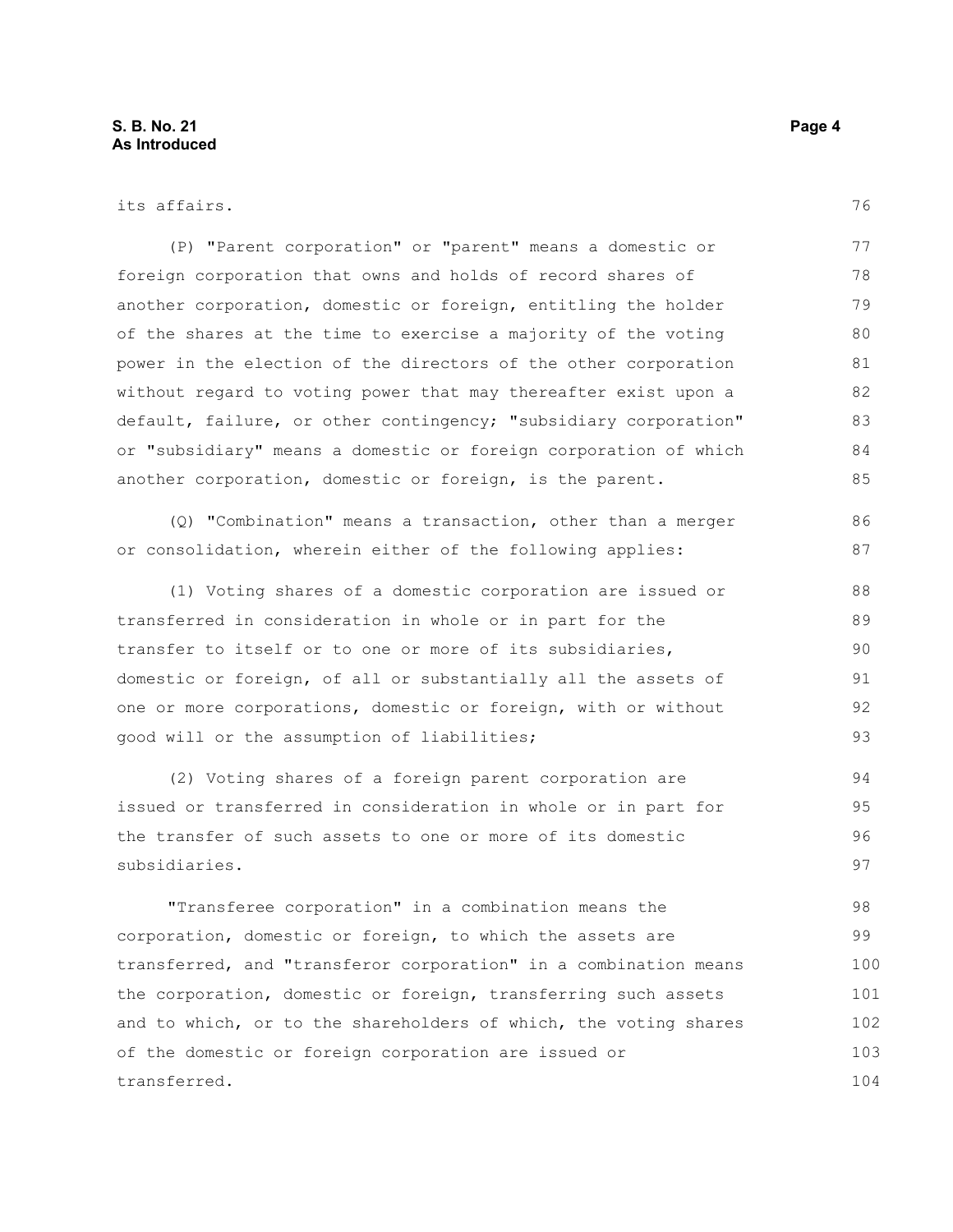### **S. B. No. 21 Page 5 As Introduced**

(R) "Majority share acquisition" means the acquisition of shares of a corporation, domestic or foreign, entitling the holder of the shares to exercise a majority of the voting power in the election of directors of such corporation without regard to voting power that may thereafter exist upon a default, failure, or other contingency, by either of the following: 105 106 107 108 109 110

(1) A domestic corporation in consideration in whole or in part, for the issuance or transfer of its voting shares;

(2) A domestic or foreign subsidiary in consideration in whole or in part for the issuance or transfer of voting shares of its domestic parent. 113 114 115

(S) "Acquiring corporation" in a combination means the domestic corporation whose voting shares are issued or transferred by it or its subsidiary or subsidiaries to the transferor corporation or corporations or the shareholders of the transferor corporation or corporations; and "acquiring corporation" in a majority share acquisition means the domestic corporation whose voting shares are issued or transferred by it or its subsidiary in consideration for shares of a domestic or foreign corporation entitling the holder of the shares to exercise a majority of the voting power in the election of directors of such corporation. 116 117 118 119 120 121 122 123 124 125 126

(T) When used in connection with a combination or a majority share acquisition, "voting shares" means shares of a corporation, domestic or foreign, entitling the holder of the shares to vote at the time in the election of directors of such corporation without regard to voting power which may thereafter exist upon a default, failure, or other contingency. 127 128 129 130 131 132

(U) "An emergency" exists when the governor, or any other

111 112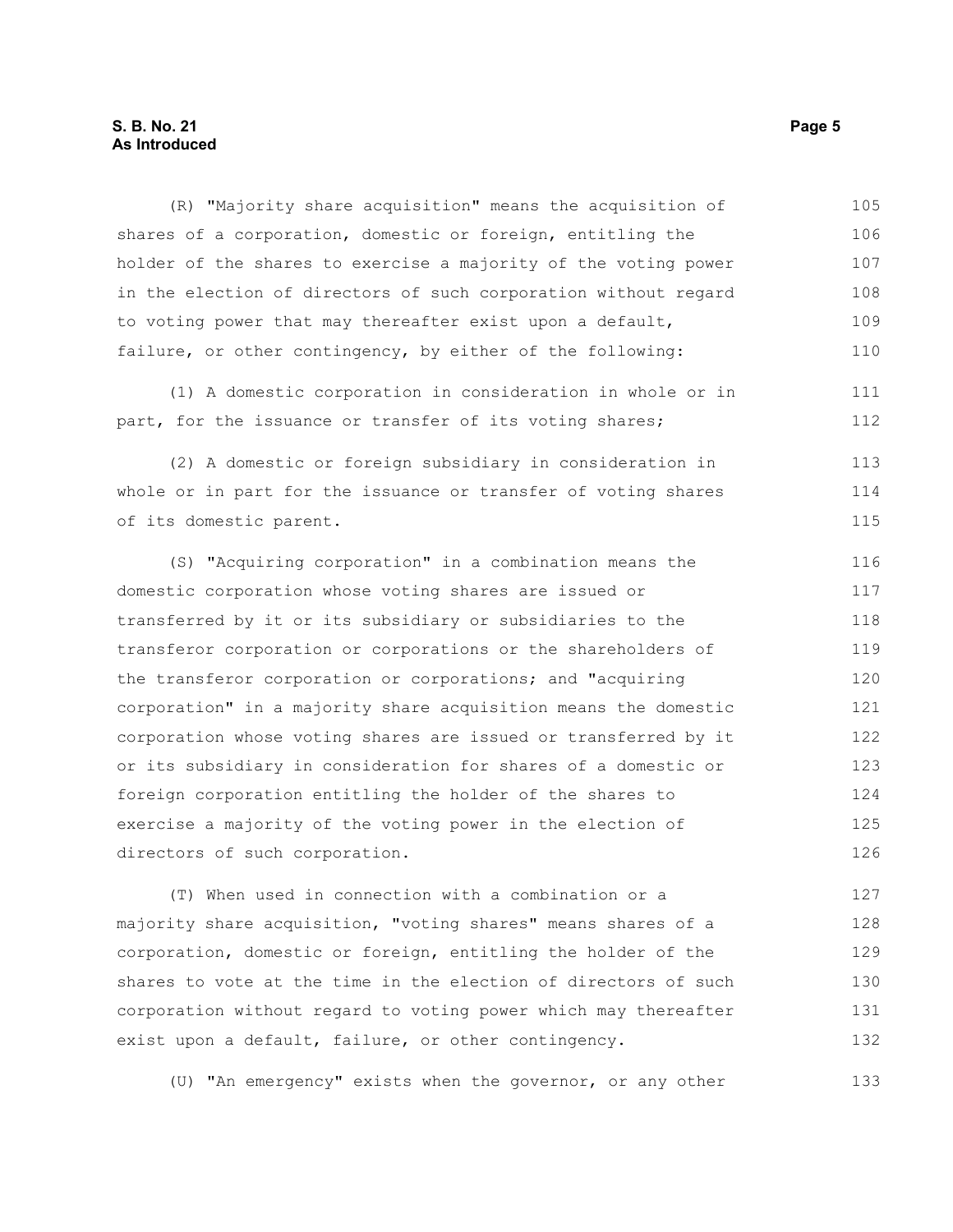### **S. B. No. 21 Page 6 As Introduced**

person lawfully exercising the power and discharging the duties of the office of governor, proclaims that an attack on the United States or any nuclear, atomic, or other disaster has caused an emergency for corporations, and such an emergency shall continue until terminated by proclamation of the governor or any other person lawfully exercising the powers and discharging the duties of the office of governor. 134 135 136 137 138 139 140

(V) "Constituent corporation" means an existing corporation merging into or into which is being merged one or more other entities in a merger or an existing corporation being consolidated with one or more other entities into a new entity in a consolidation, whether any of the entities is domestic or foreign, and "constituent entity" means any entity merging into or into which is being merged one or more other entities in a merger, or an existing entity being consolidated with one or more other entities into a new entity in a consolidation, whether any of the entities is domestic or foreign. 141 142 143 144 145 146 147 148 149 150

(W) "Surviving corporation" means the constituent domestic or foreign corporation that is specified as the corporation into which one or more other constituent entities are to be or have been merged, and "surviving entity" means the constituent domestic or foreign entity that is specified as the entity into which one or more other constituent entities are to be or have been merged. 151 152 153 154 155 156 157

(X) "Close corporation agreement" means an agreement that satisfies the three requirements of division (A) of section 1701.591 of the Revised Code. 158 159 160

(Y) "Issuing public corporation" means a domestic corporation with fifty or more shareholders that has its principal place of business, its principal executive offices, 161 162 163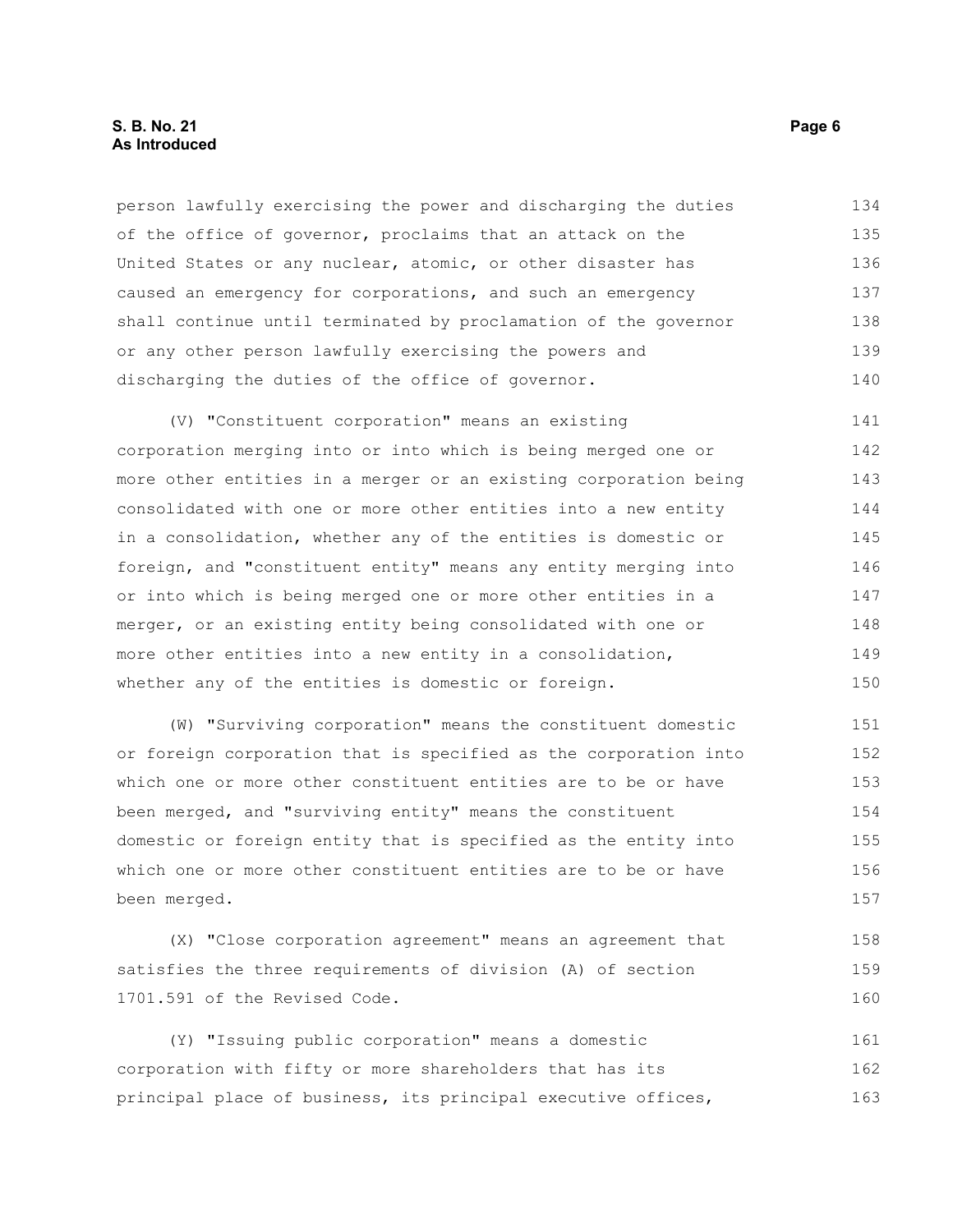assets having substantial value, or a substantial percentage of its assets within this state, and as to which no valid close corporation agreement exists under division (H) of section 1701.591 of the Revised Code. 164 165 166 167

(Z)(1) "Control share acquisition" means the acquisition, directly or indirectly, by any person of shares of an issuing public corporation that, when added to all other shares of the issuing public corporation in respect of which the person may exercise or direct the exercise of voting power as provided in this division, would entitle the person, immediately after the acquisition, directly or indirectly, alone or with others, to exercise or direct the exercise of the voting power of the issuing public corporation in the election of directors within any of the following ranges of such voting power: 168 169 170 171 172 173 174 175 176 177

(a) One-fifth or more but less than one-third of such voting power;

(b) One-third or more but less than a majority of such voting power; 180 181

(c) A majority or more of such voting power.

A bank, broker, nominee, trustee, or other person that acquires shares in the ordinary course of business for the benefit of others in good faith and not for the purpose of circumventing section 1701.831 of the Revised Code shall, however, be deemed to have voting power only of shares in respect of which such person would be able, without further instructions from others, to exercise or direct the exercise of votes on a proposed control share acquisition at a meeting of shareholders called under section 1701.831 of the Revised Code. 183 184 185 186 187 188 189 190 191

(2) The acquisition by any person of any shares of an 192

178 179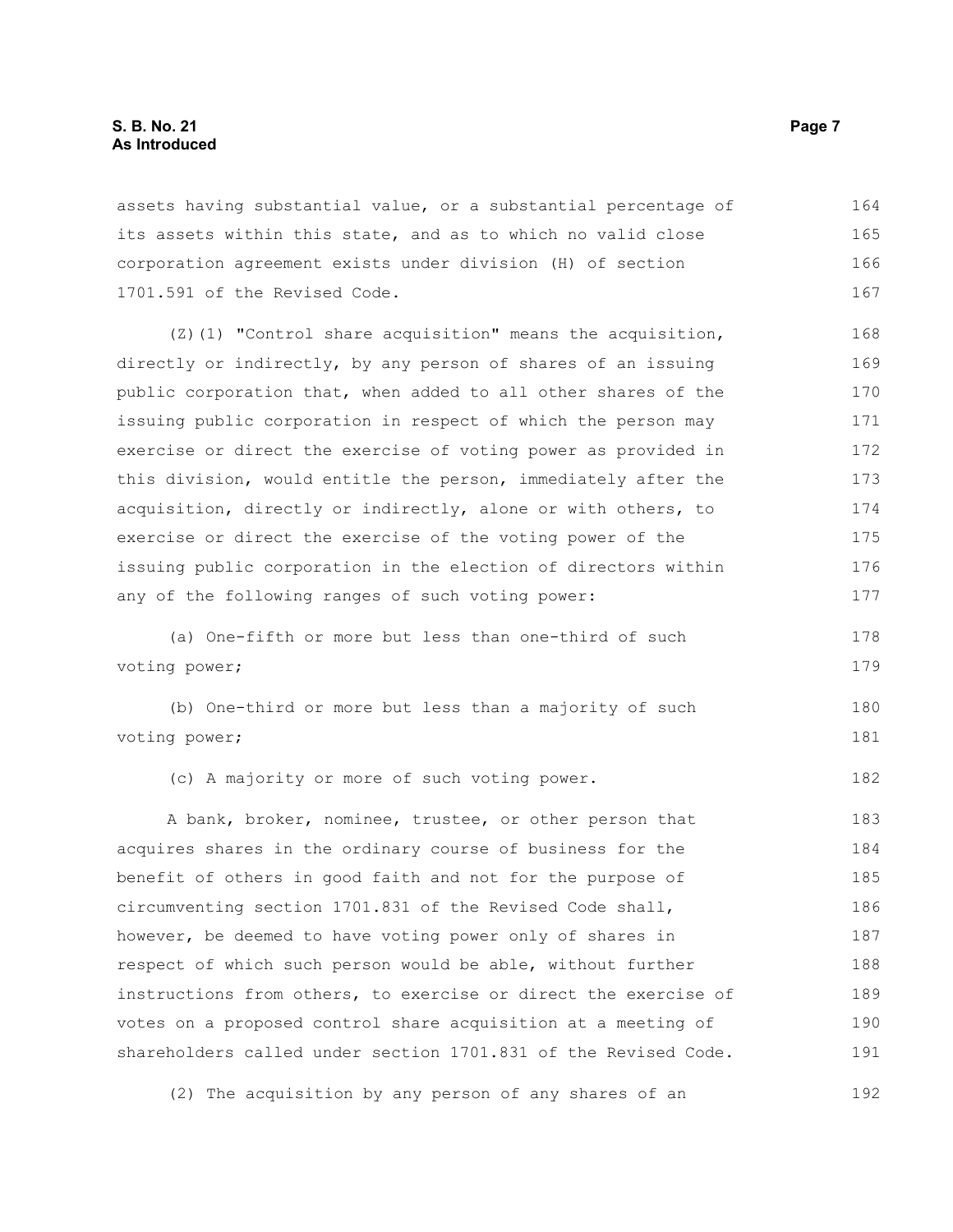### **S. B. No. 21 Page 8 As Introduced**

issuing public corporation does not constitute a control share acquisition for the purpose of section 1701.831 of the Revised Code if the acquisition was or is consummated in, results from, or is the consequence of any of the following circumstances: 193 194 195 196

(a) Prior to November 19, 1982;

(b) Pursuant to a contract existing prior to November 19, 1982;

(c) By bequest or inheritance, by operation of law upon the death of an individual, or by any other transfer without valuable consideration, including a gift, that is made in good faith and not for the purpose of circumventing section 1701.831 of the Revised Code;

(d) Pursuant to the satisfaction of a pledge or other security interest created in good faith and not for the purpose of circumventing section 1701.831 of the Revised Code; 205 206 207

(e) Pursuant to a merger or consolidation adopted, or a combination or majority share acquisition authorized, by vote of the shareholders of the issuing public corporation in compliance with section 1701.78, 1701.781, 1701.79, 1701.791, or 1701.83 of the Revised Code, or pursuant to a merger adopted in compliance with section 1701.802 of the Revised Code; 208 209 210 211 212 213

(f) The person's being entitled, immediately thereafter, to exercise or direct the exercise of voting power of the issuing public corporation in the election of directors within the same range theretofore attained by that person either in compliance with the provisions of section 1701.831 of the Revised Code or as a result solely of the issuing public corporation's purchase of shares issued by it; 214 215 216 217 218 219 220

(g) The person's being engaged in business as an

197

198 199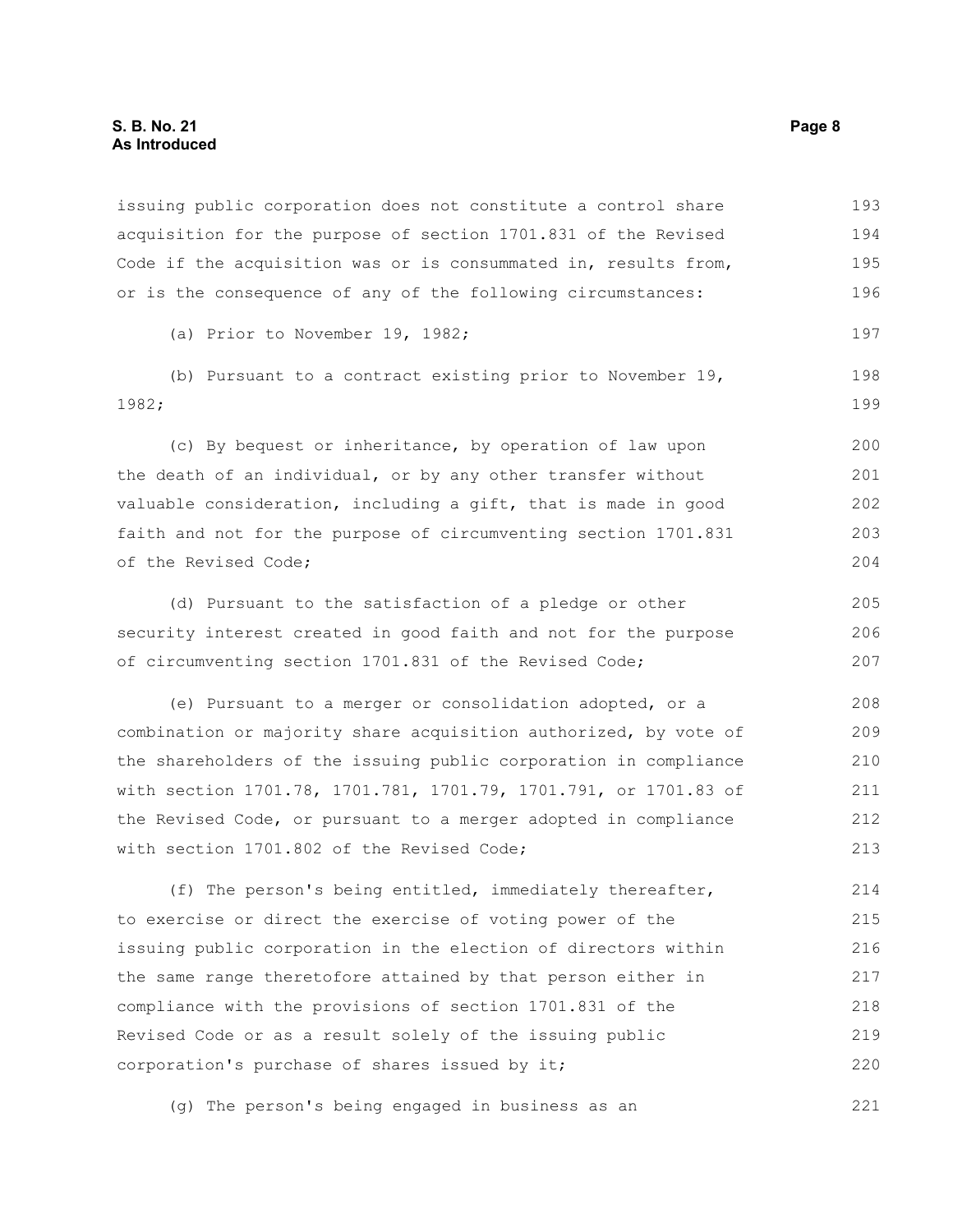### **S. B. No. 21 Page 9 As Introduced**

underwriter of securities who acquires the shares directly from the issuing public corporation or an affiliate or associate of the issuing public corporation through its participation in good faith in a firm commitment underwriting registered under the "Securities Act of 1933," 15 U.S.C. 77a et seq., and not for the purpose of circumventing section 1701.831 of the Revised Code. 222 223 224 225 226 227

The acquisition by any person of shares of an issuing public corporation in a manner described under division (Z)(2) of this section shall be deemed a control share acquisition authorized pursuant to section 1701.831 of the Revised Code within the range of voting power under division  $(2)(1)(a)$ ,  $(b)$ , or (c) of this section that such person is entitled to exercise after the acquisition, provided, in the case of an acquisition in a manner described under division  $(Z)$   $(Z)$   $(c)$  or  $(d)$  of this section, the transferor of shares to such person had previously obtained any authorization of shareholders required under section 1701.831 of the Revised Code in connection with the transferor's acquisition of shares of the issuing public corporation. 228 229 230 231 232 233 234 235 236 237 238 239 240

(3) The acquisition of shares of an issuing public corporation in good faith and not for the purpose of circumventing section 1701.831 of the Revised Code from any person whose control share acquisition previously had been authorized by shareholders in compliance with section 1701.831 of the Revised Code, or from any person whose previous acquisition of shares of an issuing public corporation would have constituted a control share acquisition but for division  $(2)$  (2) or (3) of this section, does not constitute a control share acquisition for the purpose of section 1701.831 of the Revised Code unless such acquisition entitles the person making the acquisition, directly or indirectly, alone or with others, 241 242 243 244 245 246 247 248 249 250 251 252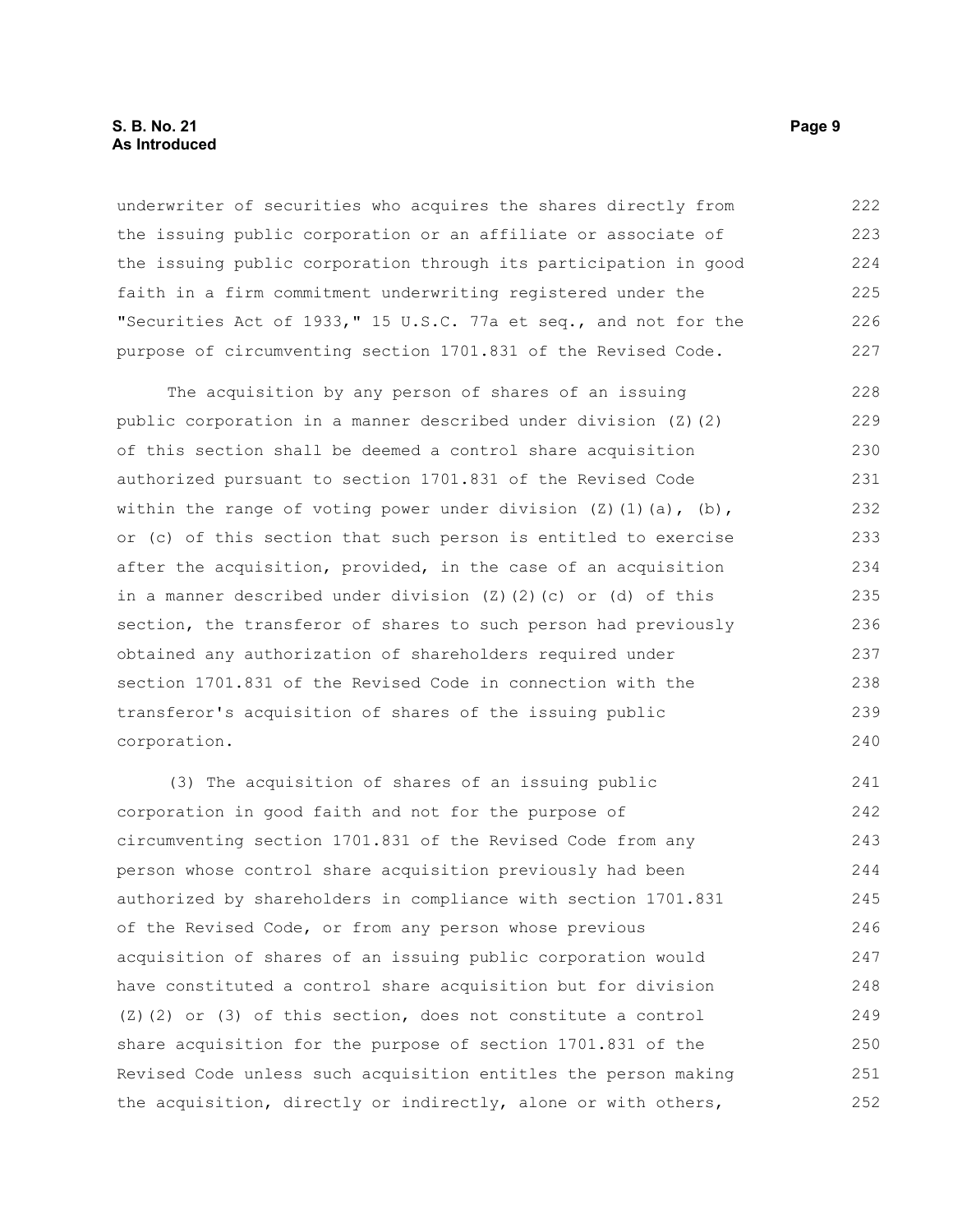to exercise or direct the exercise of voting power of the corporation in the election of directors in excess of the range of voting power authorized pursuant to section 1701.831 of the Revised Code, or deemed to be so authorized under division (Z) (2) of this section. 253 254 255 256 257

(AA) "Acquiring person" means any person who has delivered an acquiring person statement to an issuing public corporation pursuant to section 1701.831 of the Revised Code.

(BB) "Acquiring person statement" means a written statement that complies with division (B) of section 1701.831 of the Revised Code.

(CC)(1) "Interested shares" means the shares of an issuing public corporation in respect of which any of the following persons may exercise or direct the exercise of the voting power of the corporation in the election of directors:

(a) An acquiring person;

(b) Any officer of the issuing public corporation elected or appointed by the directors of the issuing public corporation; 269 270

(c) Any employee of the issuing public corporation who is also a director of such corporation;

(d) Any person that acquires such shares for valuable consideration during the period beginning with the date of the first public disclosure of a proposal for, or expression of interest in, a control share acquisition of the issuing public corporation; a transaction pursuant to section 1701.76, 1701.78, 1701.781, 1701.79, 1701.791, 1701.83, or 1701.86 of the Revised Code that involves the issuing public corporation or its assets; or any action that would directly or indirectly result in a change in control of the issuing public corporation or its 273 274 275 276 277 278 279 280 281

258 259 260

261 262 263

268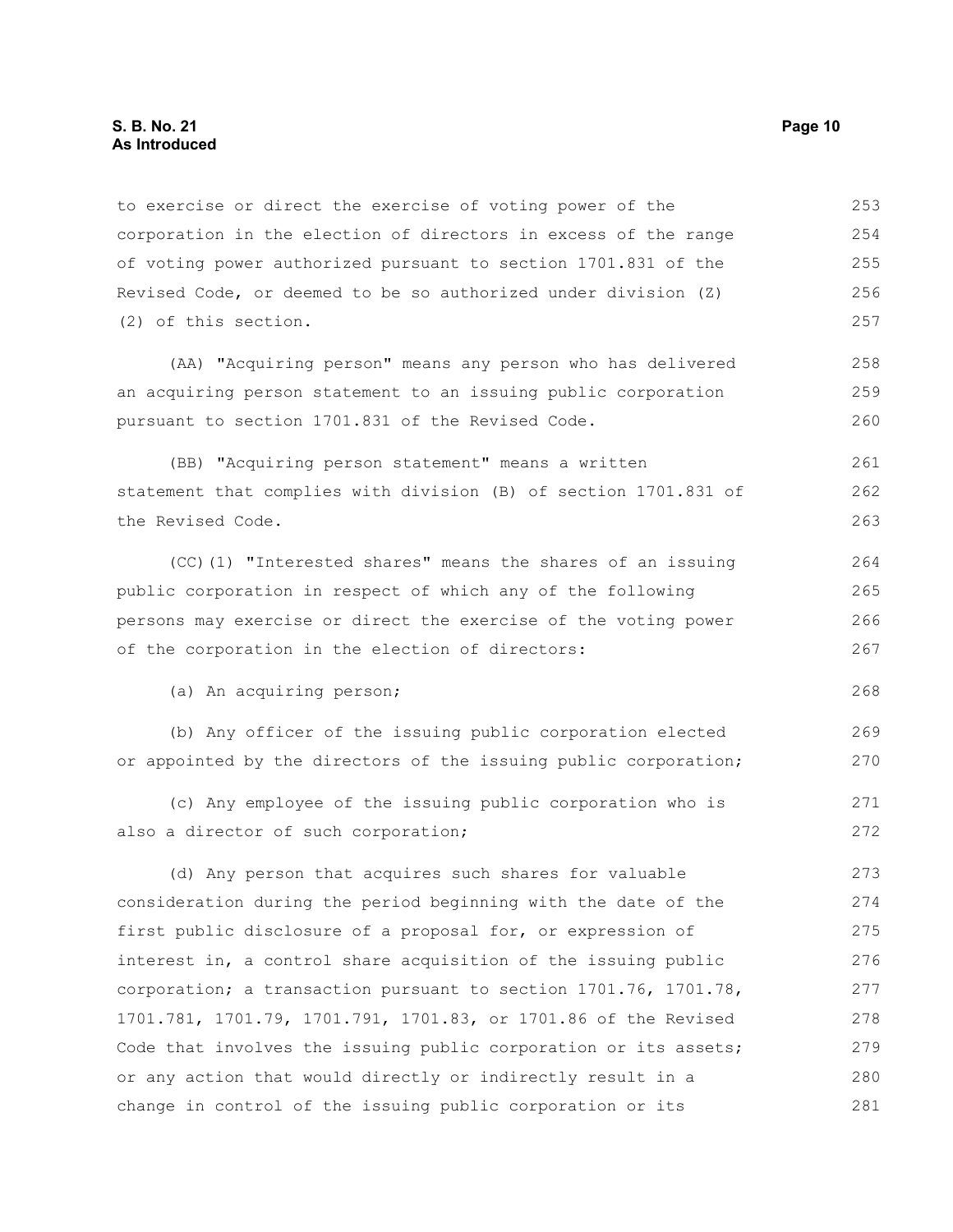assets, and ending on the record date established by the directors pursuant to section 1701.45 and division (D) of section 1701.831 of the Revised Code, if either of the following applies: 282 283 284 285

(i) The aggregate consideration paid or given by the person who acquired the shares, and any other persons acting in concert with the person, for all such shares exceeds two hundred fifty thousand dollars;

(ii) The number of shares acquired by the person who acquired the shares, and any other persons acting in concert with the person, exceeds one-half of one per cent of the outstanding shares of the corporation entitled to vote in the election of directors. 290 291 292 293 294

(e) Any person that transfers such shares for valuable consideration after the record date described in division (CC) (1)(d) of this section as to shares so transferred, if accompanied by the voting power in the form of a blank proxy, an agreement to vote as instructed by the transferee, or otherwise. 295 296 297 298 299

(2) If any part of this division is held to be illegal or invalid in application, the illegality or invalidity does not affect any legal and valid application thereof or any other provision or application of this division or section 1701.831 of the Revised Code that can be given effect without the invalid or illegal provision, and the parts and applications of this division are severable. 300 301 302 303 304 305 306

(DD) "Certificated security" and "uncertificated security" have the same meanings as in section 1308.01 of the Revised Code. 307 308 309

(EE) "Entity" means any of the following: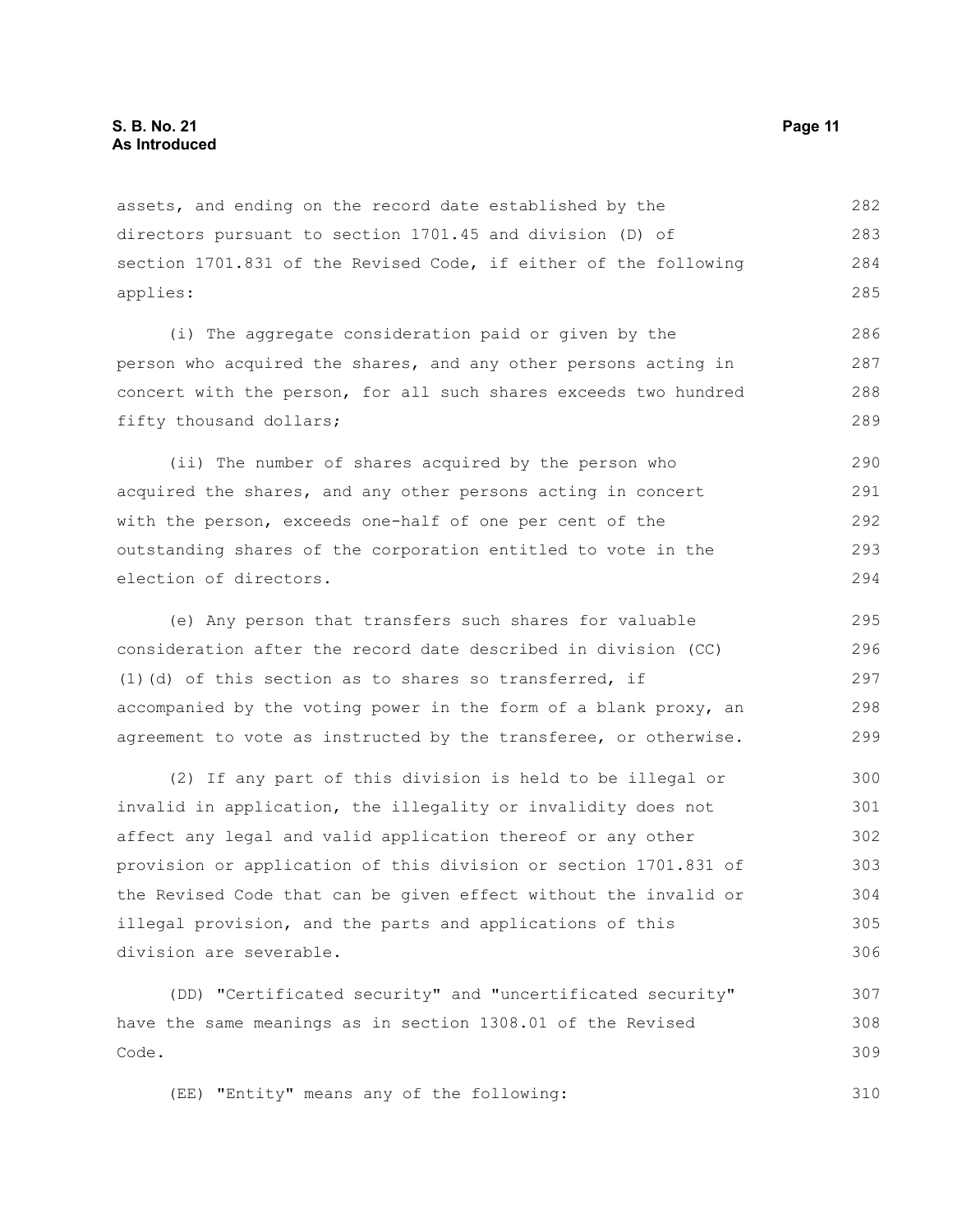| (1) A for profit corporation existing under the laws of          | 311 |
|------------------------------------------------------------------|-----|
| this state or any other state;                                   | 312 |
| (2) Any of the following organizations existing under the        | 313 |
| laws of this state, the United States, or any other state:       | 314 |
| (a) A business trust or association;                             | 315 |
| (b) A real estate investment trust;                              | 316 |
| (c) A common law trust;                                          | 317 |
| (d) An unincorporated business or for profit organization,       | 318 |
| including a general or limited partnership;                      | 319 |
| (e) A limited liability company;                                 | 320 |
| (f) A nonprofit corporation.                                     | 321 |
| (FF) "Benefit corporation" means a corporation that sets         | 322 |
| forth in its articles of incorporation one or more beneficial    | 323 |
| purposes among the purposes for which the corporation is formed. | 324 |
| (GG) "Beneficial purpose" means seeking to have a bona           | 325 |
| fide positive effect or to reduce one or more bona fide negative | 326 |
| effects on persons, entities, communities, or interests other    | 327 |
| than shareholders in their capacity as shareholders, including   | 328 |
| effects of an artistic, charitable, cultural, economic,          | 329 |
| educational, environmental, literary, medical, religious,        | 330 |
| scientific, or technological nature.                             | 331 |
| Sec. 1701.03. (A) $(1)$ A corporation may be formed under        | 332 |
| this chapter for any purpose or combination of purposes for      | 333 |
| which individuals lawfully may associate themselves, except      | 334 |
| that, if the Revised Code contains special provisions pertaining | 335 |
| to the formation of any designated type of corporation other     | 336 |

than a professional association, as defined in section 1785.01 337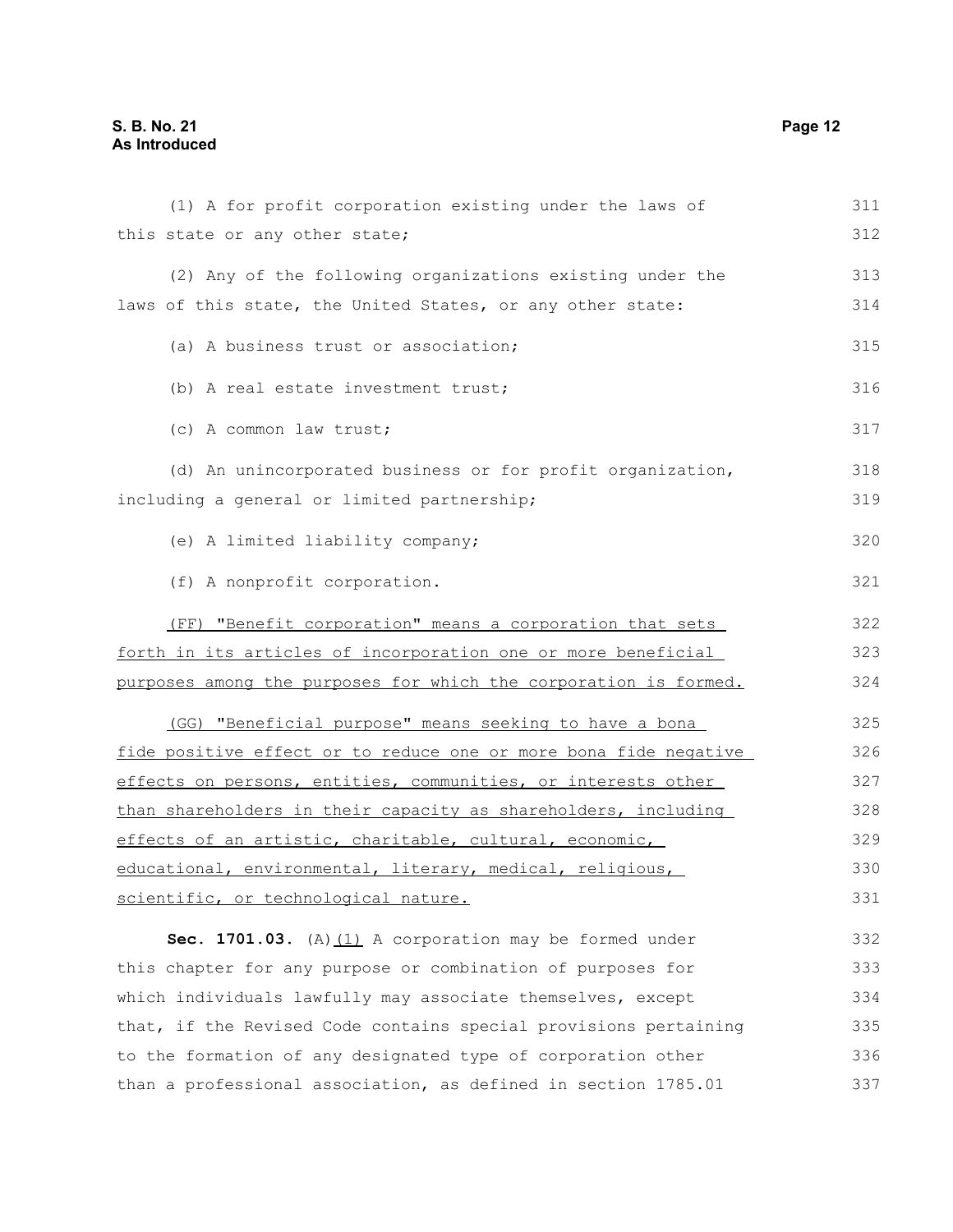| of the Revised Code, a corporation of that type shall be formed  | 338 |
|------------------------------------------------------------------|-----|
| in accordance with the special provisions.                       | 339 |
| (2) The purpose for which a corporation is formed may            | 340 |
| include a beneficial purpose. Except to the extent that the      | 341 |
| articles otherwise provide, both of the following apply:         | 342 |
| (a) Having a beneficial purpose does not prevent a               | 343 |
| corporation from seeking any of the other purposes for which the | 344 |
| corporation is formed, including operation of the corporation    | 345 |
| for pecuniary gain or profit and distribution of net earnings.   | 346 |
| (b) No particular purpose of a corporation has priority          | 347 |
| over any other purpose of the corporation.                       | 348 |
| (3) A corporation that does not have a beneficial purpose        | 349 |
| is not required to operate exclusively for profit or             | 350 |
| distribution of net earnings of the corporation in all           | 351 |
| instances.                                                       | 352 |
| (4) To be effective, a beneficial purpose shall be               | 353 |
| expressly provided in the articles. A statement of purpose in    | 354 |
| the articles that includes any purpose or combination of         | 355 |
| purposes for which individuals lawfully may associate            | 356 |
| themselves, without the express provision of a beneficial        | 357 |
| purpose, does not establish a beneficial purpose as a purpose of | 358 |
| the corporation.                                                 | 359 |
| (B) On and after July 1, 1994, a corporation may be formed       | 360 |
| under this chapter for the purpose of carrying on the practice   | 361 |
| of any profession, including, but not limited to, a corporation  | 362 |
| for the purpose of providing public accounting or certified      | 363 |
| public accounting services, a corporation for the erection,      | 364 |

owning, and conducting of a sanitarium for receiving and caring

for patients, medical and hygienic treatment of patients, and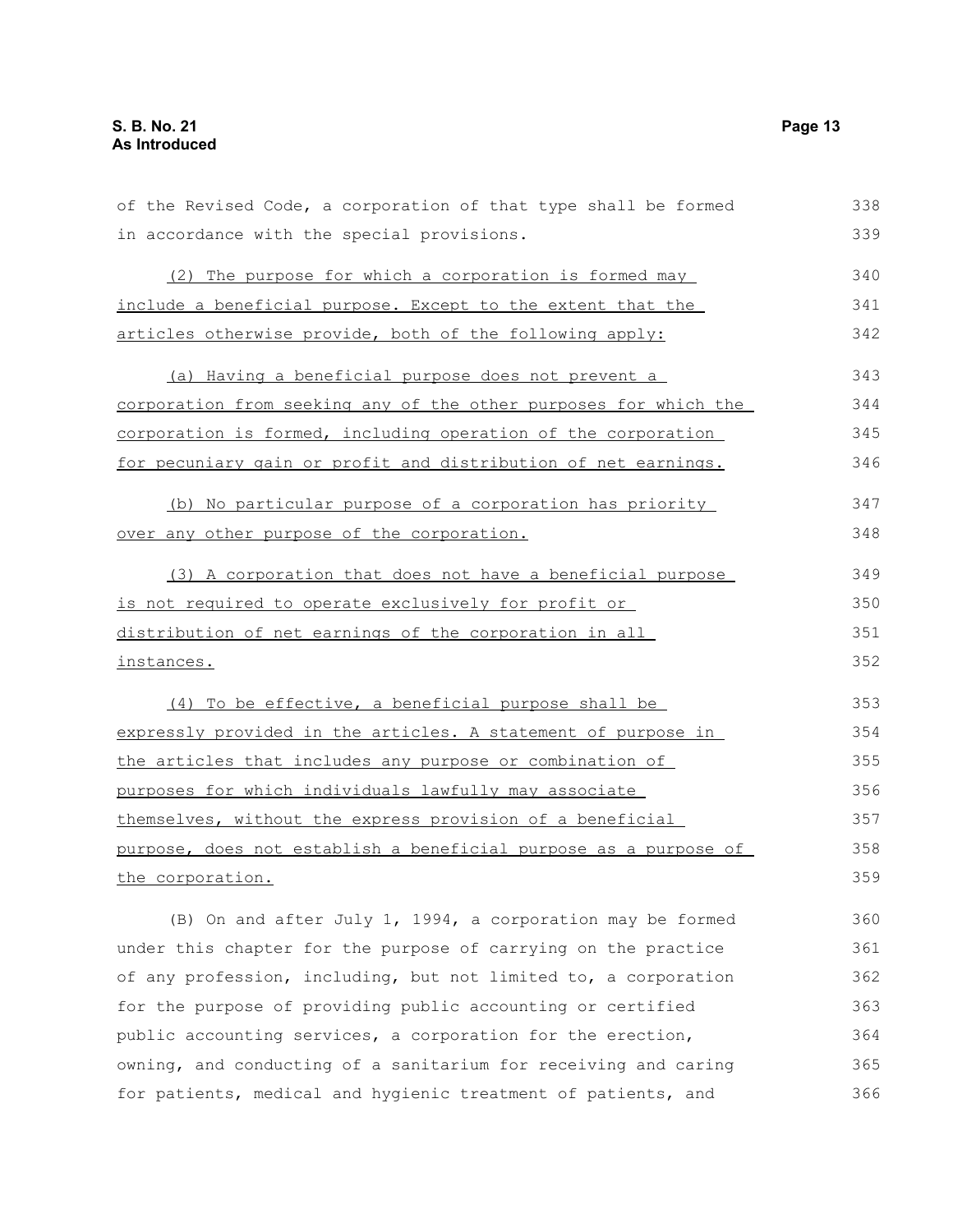### **S. B. No. 21 Page 14 As Introduced**

instruction of nurses in the treatment of disease and in hygiene, a corporation for the purpose of providing architectural, landscape architectural, professional engineering, or surveying services or any combination of those types of services, and a corporation for the purpose of providing a combination of the professional services, as defined in section 1785.01 of the Revised Code, of optometrists authorized under Chapter 4725. of the Revised Code, chiropractors authorized under Chapter 4734. of the Revised Code to practice chiropractic or acupuncture, psychologists authorized under Chapter 4732. of the Revised Code, registered or licensed practical nurses authorized under Chapter 4723. of the Revised Code, pharmacists authorized under Chapter 4729. of the Revised Code, physical therapists authorized under sections 4755.40 to 4755.56 of the Revised Code, occupational therapists authorized under sections 4755.04 to 4755.13 of the Revised Code, mechanotherapists authorized under section 4731.151 of the Revised Code, doctors of medicine and surgery, osteopathic medicine and surgery, or podiatric medicine and surgery authorized under Chapter 4731. of the Revised Code, and licensed professional clinical counselors, licensed professional counselors, independent social workers, social workers, independent marriage and family therapists, or marriage and family therapists authorized under Chapter 4757. of the Revised Code. This chapter does not restrict, limit, or otherwise affect 367 368 369 370 371 372 373 374 375 376 377 378 379 380 381 382 383 384 385 386 387 388 389 390 391 392

the authority or responsibilities of any agency, board, commission, department, office, or other entity to license, register, and otherwise regulate the professional conduct of individuals or organizations of any kind rendering professional services, as defined in section 1785.01 of the Revised Code, in 393 394 395 396 397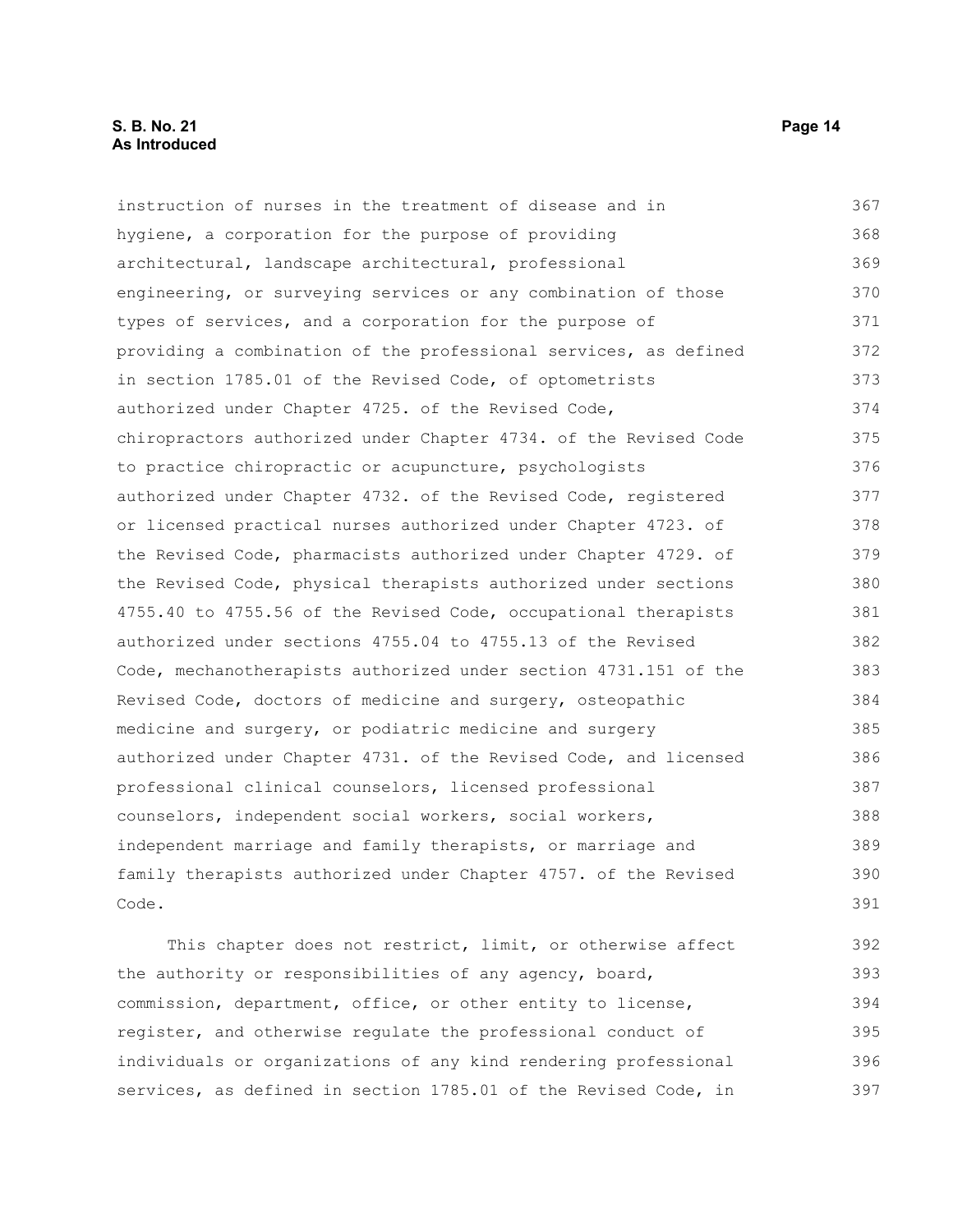### **S. B. No. 21 Page 15 As Introduced**

this state or to regulate the practice of any profession that is within the jurisdiction of the agency, board, commission, department, office, or other entity, notwithstanding that an individual is a director, officer, employee, or other agent of a corporation formed under this chapter and is rendering professional services or engaging in the practice of a profession through a corporation formed under this chapter or that the organization is a corporation formed under this chapter. 398 399 400 401 402 403 404 405 406

(C) Nothing in division (A) or (B) of this section precludes the organization of a professional association in accordance with this chapter and Chapter 1785. of the Revised Code or the formation of a limited liability company under Chapter 1705. of the Revised Code with respect to a business, as defined in section 1705.01 of the Revised Code. 407 408 409 410 411 412

(D) No corporation formed for the purpose of providing a combination of the professional services, as defined in section 1785.01 of the Revised Code, of optometrists authorized under Chapter 4725. of the Revised Code, chiropractors authorized under Chapter 4734. of the Revised Code to practice chiropractic or acupuncture, psychologists authorized under Chapter 4732. of the Revised Code, registered or licensed practical nurses authorized under Chapter 4723. of the Revised Code, pharmacists authorized under Chapter 4729. of the Revised Code, physical therapists authorized under sections 4755.40 to 4755.56 of the Revised Code, occupational therapists authorized under sections 4755.04 to 4755.13 of the Revised Code, mechanotherapists authorized under section 4731.151 of the Revised Code, doctors of medicine and surgery, osteopathic medicine and surgery, or podiatric medicine and surgery authorized under Chapter 4731. of the Revised Code, and licensed professional clinical counselors, 413 414 415 416 417 418 419 420 421 422 423 424 425 426 427 428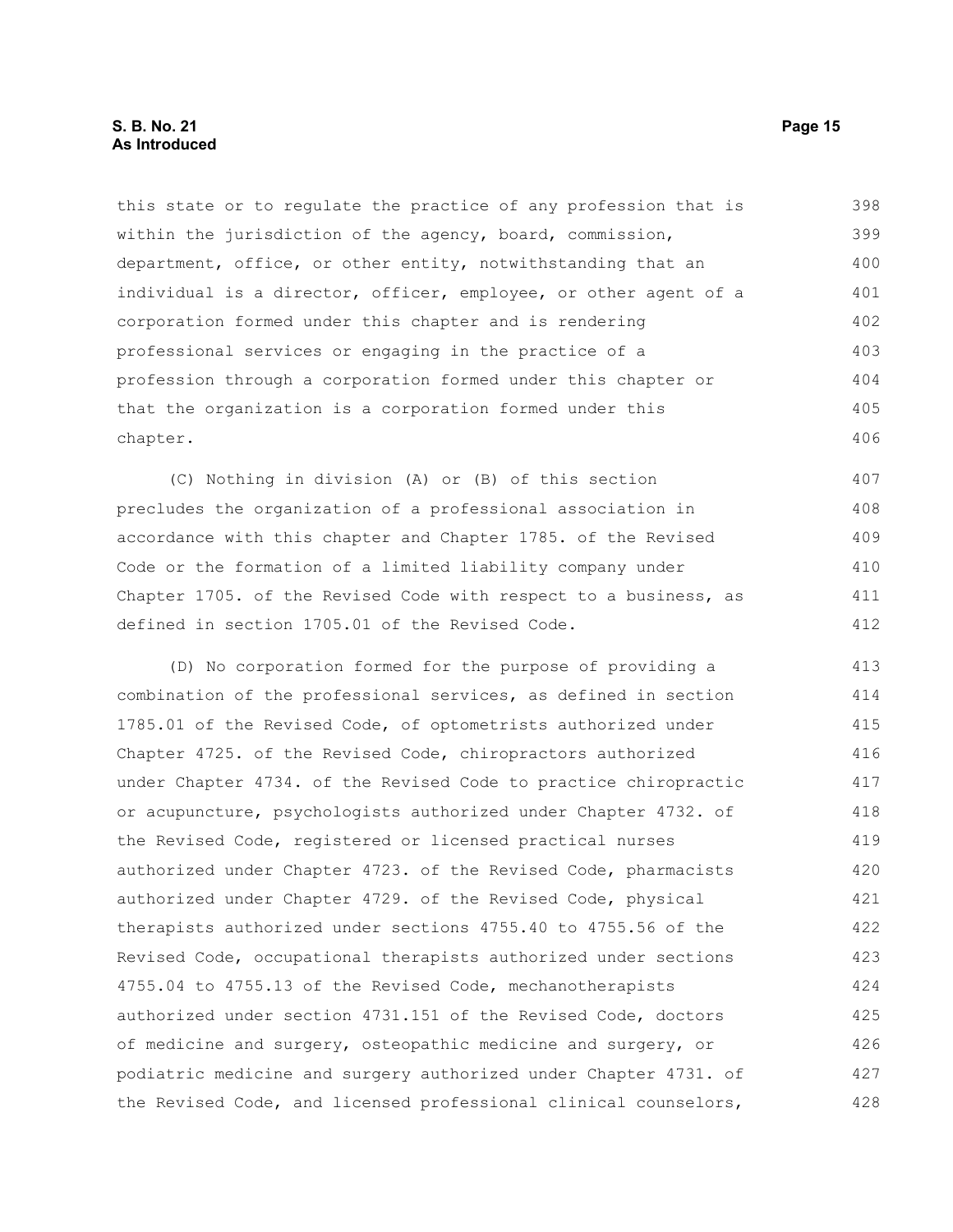### **S. B. No. 21 Page 16 As Introduced**

licensed professional counselors, independent social workers, social workers, independent marriage and family therapists, or marriage and family therapists authorized under Chapter 4757. of the Revised Code shall control the professional clinical judgment exercised within accepted and prevailing standards of practice of a licensed, certificated, or otherwise legally authorized optometrist, chiropractor, chiropractor practicing acupuncture through the state chiropractic board, psychologist, nurse, pharmacist, physical therapist, occupational therapist, mechanotherapist, doctor of medicine and surgery, osteopathic medicine and surgery, or podiatric medicine and surgery, licensed professional clinical counselor, licensed professional counselor, independent social worker, social worker, independent marriage and family therapist, or marriage and family therapist in rendering care, treatment, or professional advice to an individual patient. 429 430 431 432 433 434 435 436 437 438 439 440 441 442 443 444

This division does not prevent a hospital, as defined in section 3727.01 of the Revised Code, insurer, as defined in section 3999.36 of the Revised Code, or intermediary organization, as defined in section 1751.01 of the Revised Code, from entering into a contract with a corporation described in this division that includes a provision requiring utilization review, quality assurance, peer review, or other performance or quality standards. Those activities shall not be construed as controlling the professional clinical judgment of an individual practitioner listed in this division. 445 446 447 448 449 450 451 452 453 454

**Sec. 1701.04.** (A) Any person, singly or jointly with others, and without regard to residence, domicile, or state of incorporation, may form a corporation by signing and filing with the secretary of state articles of incorporation that shall set forth all of the following: 455 456 457 458 459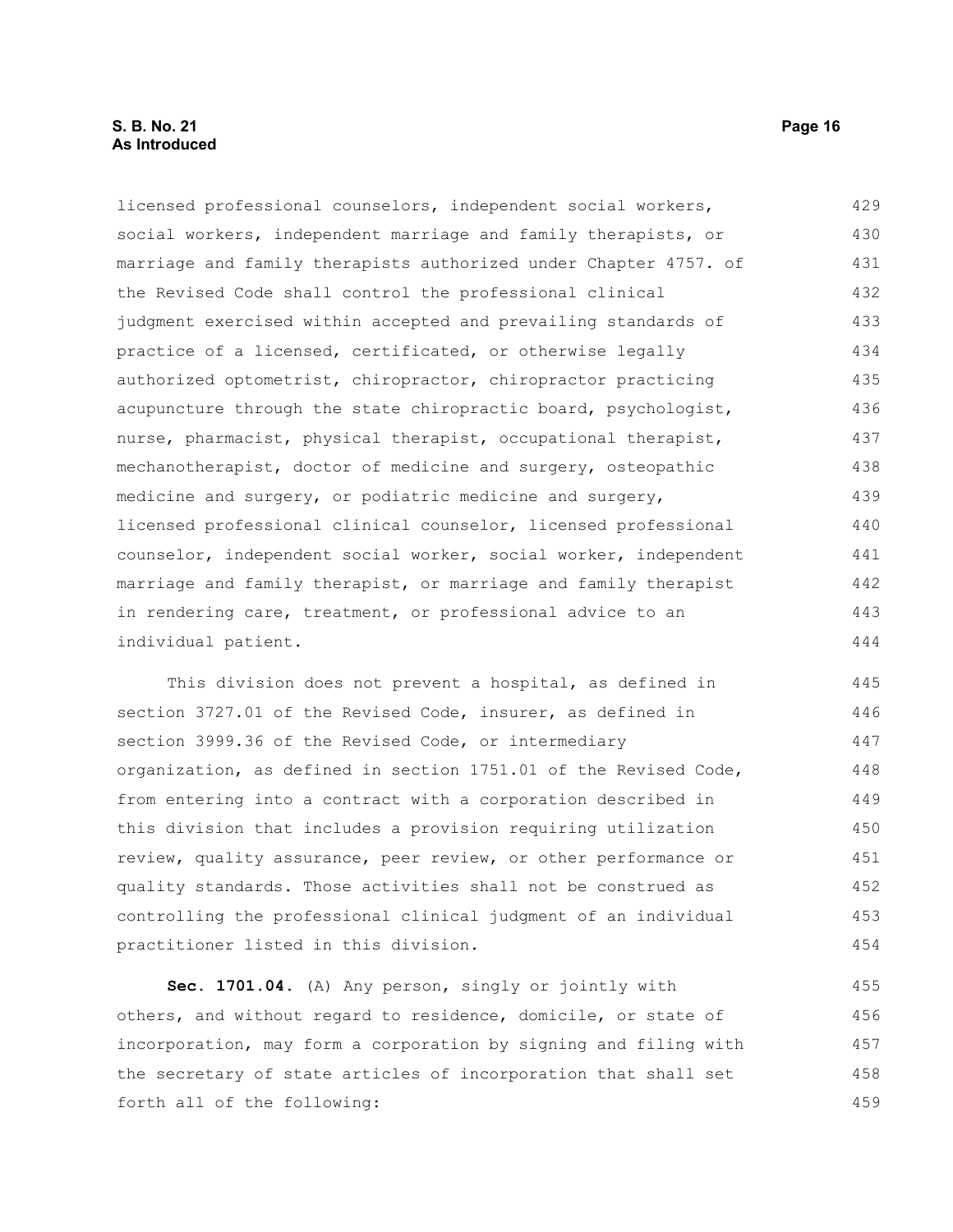(1) The name of the corporation, which shall be in compliance with division (A) of section 1701.05 of the Revised Code; (2) The place in this state where the principal office of the corporation is to be located; (3) The authorized number and the par value per share of shares with par value, and the authorized number of shares without par value, except that the articles of a banking, safe deposit, trust, or insurance corporation shall not authorize shares without par value; the express terms, if any, of the shares; and, if the shares are classified, the designation of each class, the authorized number and par value per share, if any, of the shares of each class, and the express terms of the shares of each class; (4) If the corporation is to have an initial stated capital, the amount of that stated capital. (B) The articles also may set forth any of the following: (1) The names of the individuals who are to serve as initial directors; (2) The purpose or purposes for which the corporation is formed, but in the absence of a statement of the purpose or purposes or except as expressly set forth in such statement, the purpose for which any corporation is formed is to engage in any lawful act or activity for which a corporation may be formed under this chapter, and all lawful acts and activities of the corporation are within the purposes of the corporation; 460 461 462 463 464 465 466 467 468 469 470 471 472 473 474 475 476 477 478 479 480 481 482 483 484 485

(3) Any priority or other method for balancing the purposes for which the corporation is formed; 486 487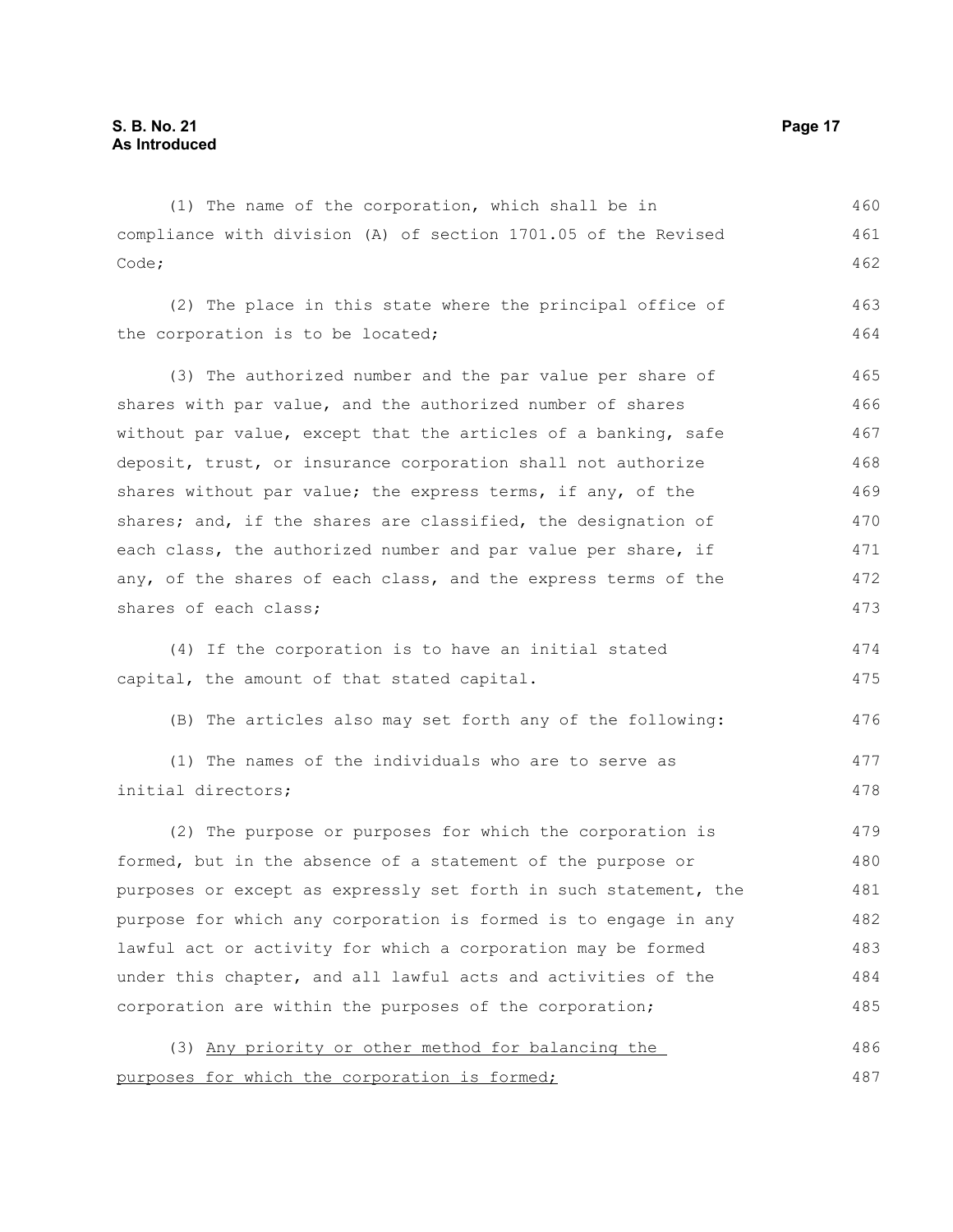### **S. B. No. 21 Page 18 As Introduced**

| (4) Any lawful provision for the purpose of defining,            | 488 |
|------------------------------------------------------------------|-----|
| limiting, or regulating the exercise of the authority of the     | 489 |
| corporation, the incorporators, the directors, the officers, the | 490 |
| shareholders, or the holders of any class of shares;             | 491 |
| $\frac{(4)-(5)}{4}$ Any provision that may be set forth in the   | 492 |
| regulations;                                                     | 493 |
| $(5)$ (6) A provision specifying the period of existence of      | 494 |
| the corporation if it is to be otherwise than perpetual;         | 495 |
| $(6)$ (7) A provision eliminating the right of every             | 496 |
| shareholder to vote cumulatively in the election of directors;   | 497 |
| $(7)$ (8) Any additional provision permitted by this             | 498 |
| chapter.                                                         | 499 |
| (C) A written appointment of a statutory agent for the           | 500 |
| purposes set forth in section 1701.07 of the Revised Code shall  | 501 |
| be filed with the articles, unless the corporation belongs to    | 502 |
| one of the classes mentioned in division (0) of that section.    | 503 |
| (D) The legal existence of the corporation begins upon the       | 504 |
| filing of the articles or on a later date specified in the       | 505 |
| articles that is not more than ninety days after filing, and,    | 506 |
| unless the articles otherwise provide, its period of existence   | 507 |
| shall be perpetual.                                              | 508 |
| Sec. 1701.05. (A) Except as provided in this section, and        | 509 |
| in sections 1701.75, 1701.78, and 1701.82 of the Revised Code,   | 510 |
| which sections relate to the reorganization, merger, and         | 511 |
| consolidation of corporations, the corporate name of a domestic  | 512 |
| corporation shall comply with all of the following:              | 513 |
| (1) It shall end with or include the word or abbreviation        | 514 |

"company," "co.," "corporation," "corp.," "incorporated," or 515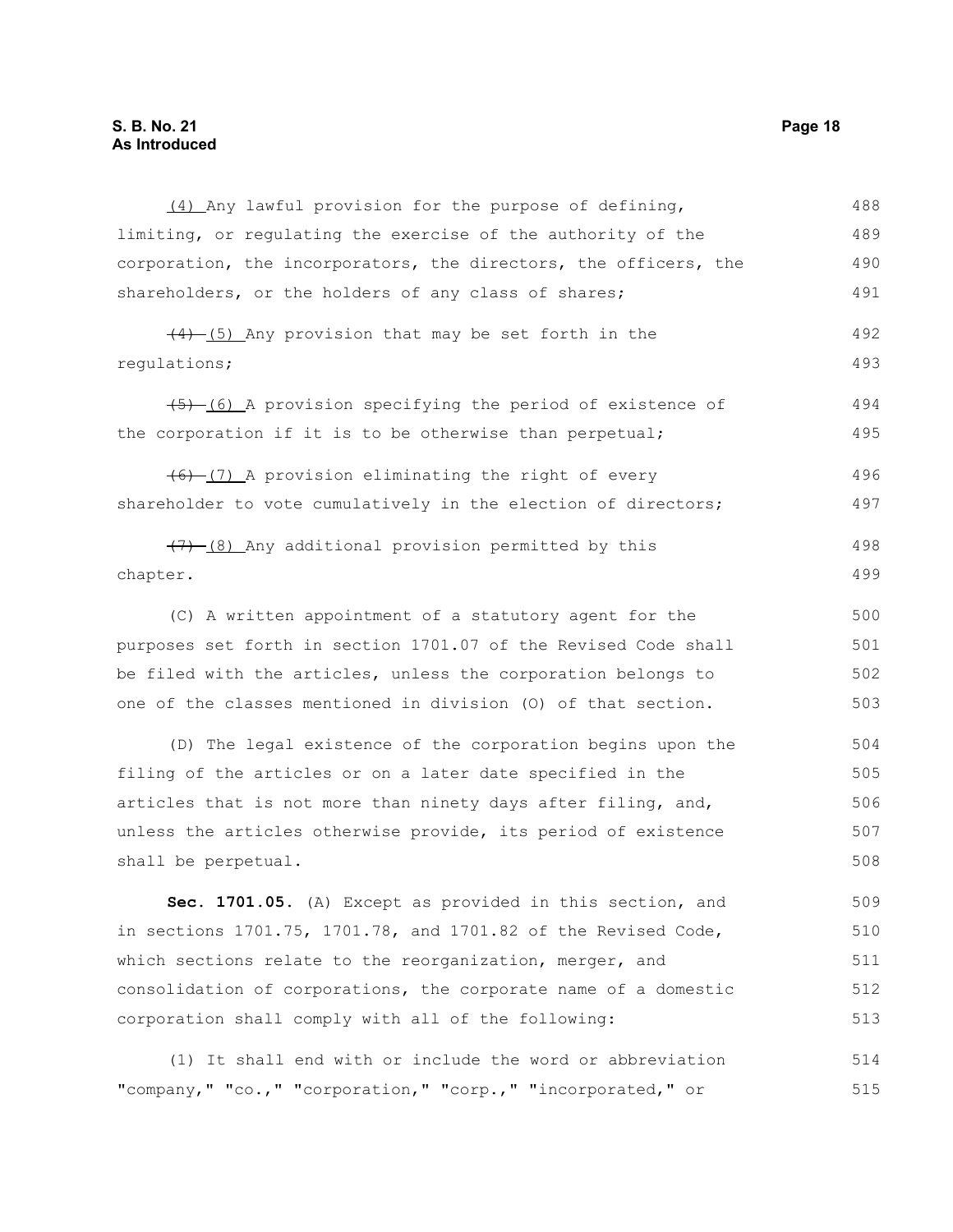"inc." (2) It shall not include the word "benefit" or "b-" in its name as a prefix to "company," "co.," "corporation," "corp," "incorporated," or "inc.," unless the corporation is a benefit corporation or had a name that included such combination of words prior to the effective date of this amendment. (3) It shall be distinguishable upon the records in the office of the secretary of state from all of the following: (a) The name of any other corporation, whether nonprofit or for profit and whether that of a domestic or of a foreign corporation authorized to do business in this state; (b) The name of any limited liability company registered in the office of the secretary of state pursuant to Chapter 1705. of the Revised Code, whether domestic or foreign; (c) The name of any limited liability partnership registered in the office of the secretary of state pursuant to Chapter 1775. or 1776. of the Revised Code, whether domestic or foreign; (d) The name of any limited partnership registered in the office of the secretary of state pursuant to Chapter 1782. of the Revised Code, whether domestic or foreign; (e) Any trade name the exclusive right to which is at the 516 517 518 519 520 521 522 523 524 525 526 527 528 529 530 531 532 533 534 535 536 537

time in question registered in the office of the secretary of state pursuant to Chapter 1329. of the Revised Code. 538 539

 $(3)$   $(4)$  It shall not contain any language that indicates or implies that the corporation is connected with a government agency of this state, another state, or the United States. 540 541 542

(B) The secretary of state shall determine for purposes of 543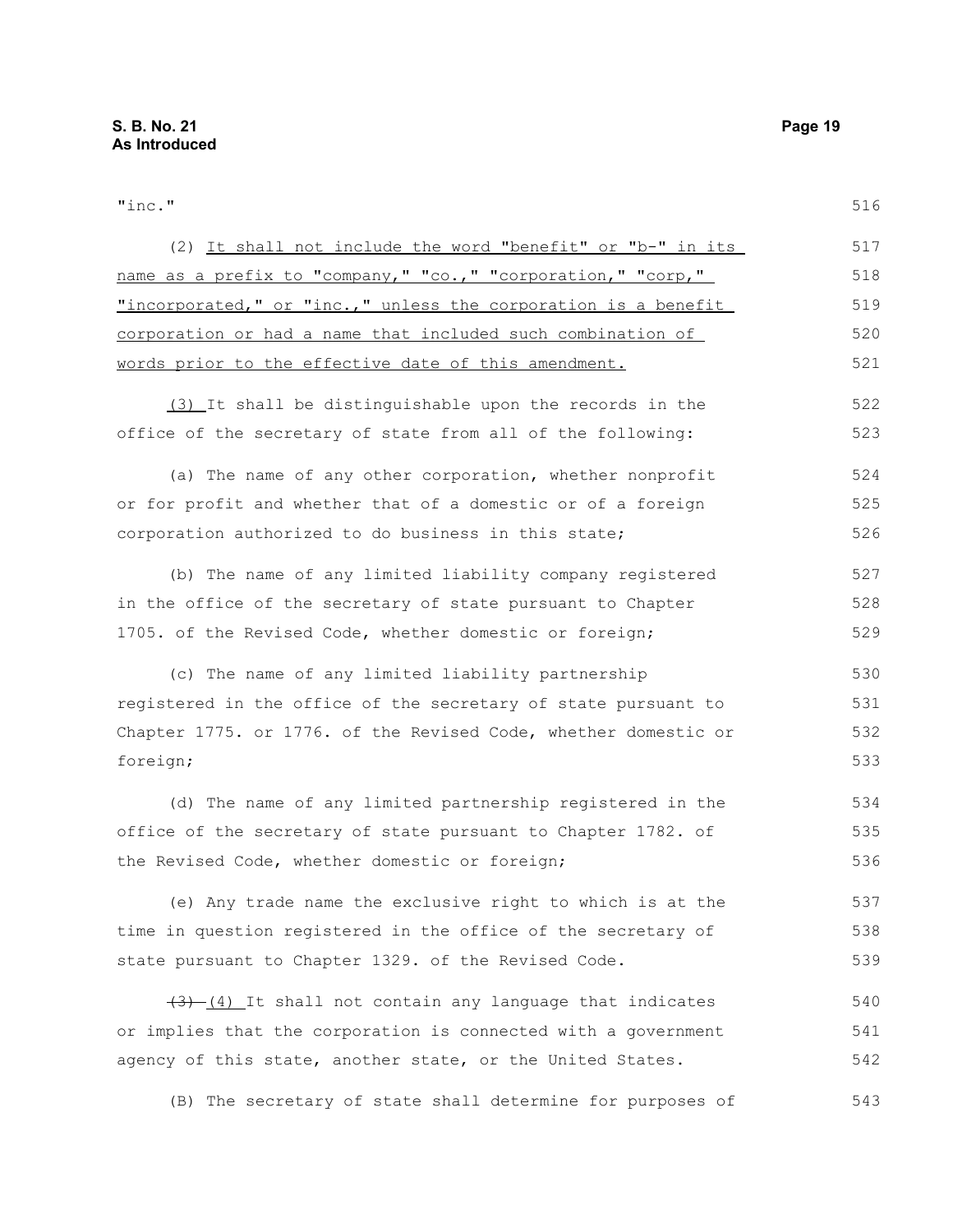this section whether a name is "distinguishable" from another name upon the secretary of state's records. Without excluding other names that may not constitute distinguishable names in this state, a name is not considered distinguishable from another name for purposes of this section solely because it differs from the other name in only one or more of the following manners: 544 545 546 547 548 549 550

(1) The use of the word "corporation," "company," "incorporated," "limited," or any abbreviation of any of those words; 551 552 553

(2) The use of any article, conjunction, contraction, abbreviation, or punctuation; 554 555

(3) The use of a different tense or number of the same word. 556 557

(C) A corporation may apply to the secretary of state for authorization to use a name that is not distinguishable upon the secretary of state's records from the name of any other corporation, limited liability company, limited liability partnership, or limited partnership, or from a registered trade name, if there also is filed in the office of the secretary of state, on a form prescribed by the secretary of state, the consent of the other entity or, in the case of a registered trade name, the person in whose name is registered the exclusive right to use the name, which consent is evidenced in a writing signed by any authorized officer or any authorized representative of the other entity or person. 558 559 560 561 562 563 564 565 566 567 568 569

(D) In case of judicial sale or judicial transfer, by sale or transfer of good will or otherwise, of the right to use the name of a corporation, whether nonprofit or for profit, and 570 571 572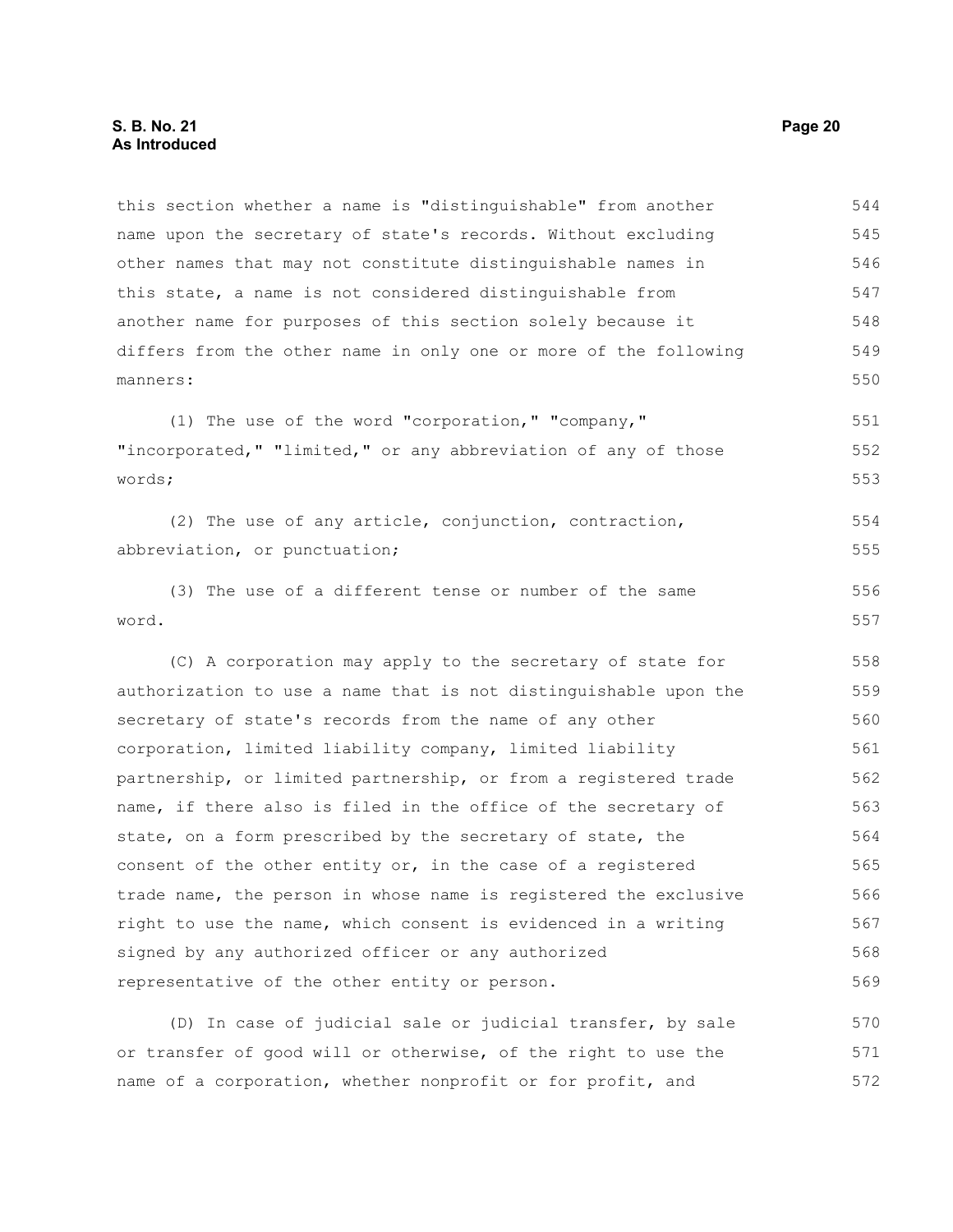### **S. B. No. 21 Page 21 As Introduced**

whether that of a domestic corporation or of a foreign corporation authorized to exercise its corporate privileges in this state or to do business in this state, the secretary of state, at the instance of the purchaser or transferee of such right, shall accept for filing articles of a corporation with a name the same as or similar to the name of such other corporation, if there also is filed in the office of the secretary of state a certified copy of the decree or order of court confirming or otherwise evidencing the purchase or transfer. 573 574 575 576 577 578 579 580 581 582

(E) Any person who wishes to reserve a name for a proposed new corporation, or any corporation intending to change its name, may submit to the secretary of state a written application, on a form prescribed by the secretary of state, for the exclusive right to use a specified name as the name of a corporation. If the secretary of state finds that, under this section, the specified name is available for such use, the secretary of state shall file the application and, from the date of the filing, the applicant shall have the exclusive right for one hundred eighty days to use the specified name as the name of a corporation, counting the date of such filing as the first of one hundred eighty days. The right so obtained may be transferred by the applicant or other holder thereof by the filing in the office of the secretary of state of a written transfer, on a form prescribed by the secretary of state, stating the name and address of the transferee. 583 584 585 586 587 588 589 590 591 592 593 594 595 596 597 598

**Sec. 1701.38.** (A) At the annual meeting of shareholders, or the meeting held in lieu of it, every corporation, except a banking corporation, shall lay before the shareholders financial statements, which may be consolidated, and, as applicable, written statements or reports, consisting of: 599 600 601 602 603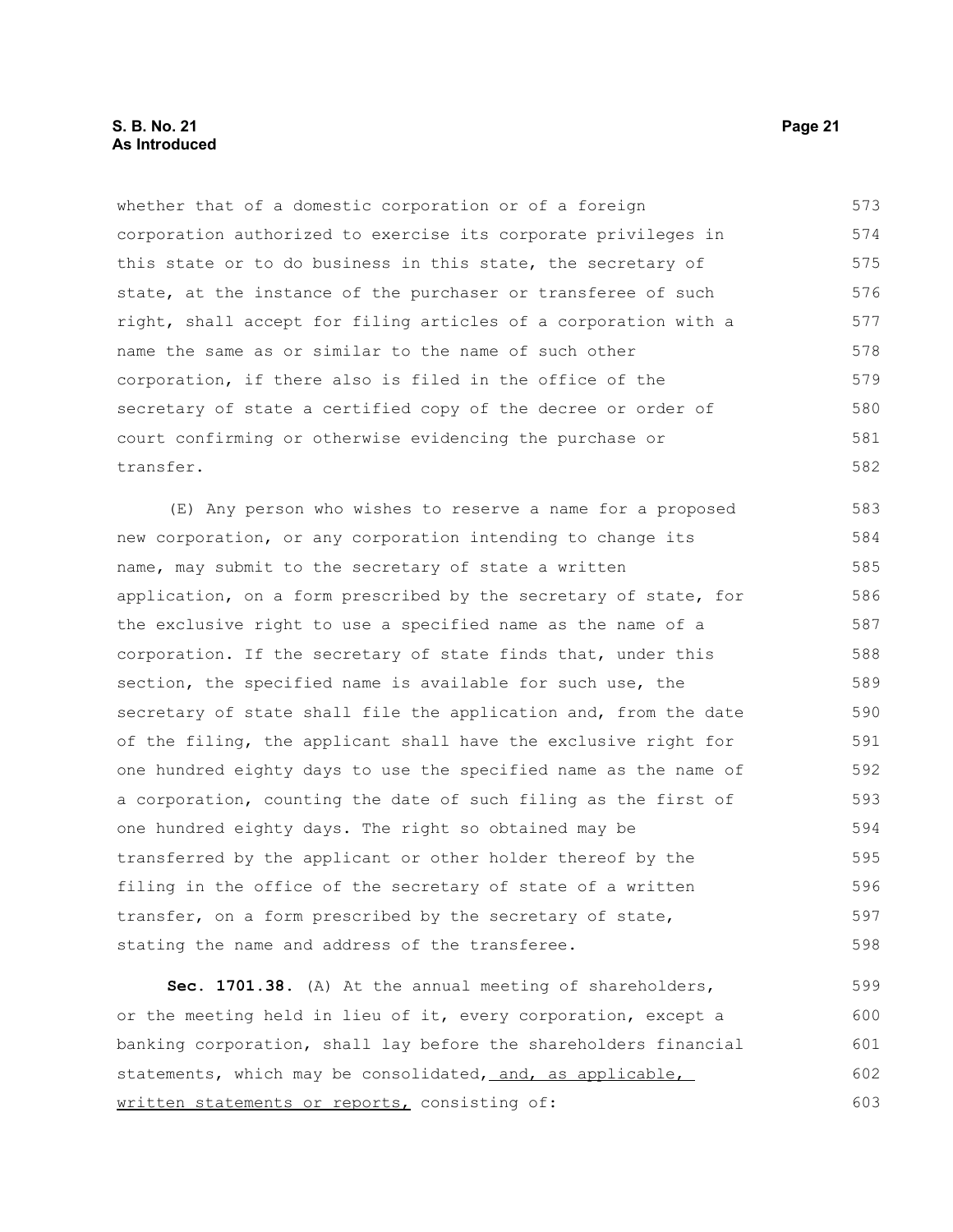### **S. B. No. 21 Page 22 As Introduced**

(1) A balance sheet containing a summary of the assets, liabilities, stated capital, if any, and surplus (showing separately any capital surplus arising from unrealized appreciation of assets, other capital surplus, and earned surplus) as of the end of the corporation's most recent fiscal year, except that, if consolidated financial statements are laid before the shareholders, the consolidated balance sheet shall show separately or disclose by a note the amount of consolidated surplus that does not constitute under the Revised Code earned surplus of the corporation or any of its subsidiaries and that is not classified as stated capital or capital surplus on the consolidated balance sheet; 604 605 606 607 608 609 610 611 612 613 614 615

(2) A statement of profit and loss and surplus, including a summary of profits, dividends or distributions paid, and other changes in the surplus accounts, for the period commencing with the date marking the end of the period for which the last preceding statement of profit and loss required under this section was made and ending with the date of the balance sheet or, in the case of the first statement of profit and loss, for the period commencing with the date of incorporation of the corporation and ending with the date of the balance sheet; 616 617 618 619 620 621 622 623 624

(3) If the corporation is a benefit corporation, any written statement or report required by the articles, regulations, or a written agreement of the benefit corporation concerning the beneficial purposes of the benefit corporation and the activities of the benefit corporation toward those beneficial purposes and related provisions set forth in the corporation's articles. 625 626 627 628 629 630 631

(B) The financial statements shall have appended to them an opinion signed by the president or a vice-president or the 632 633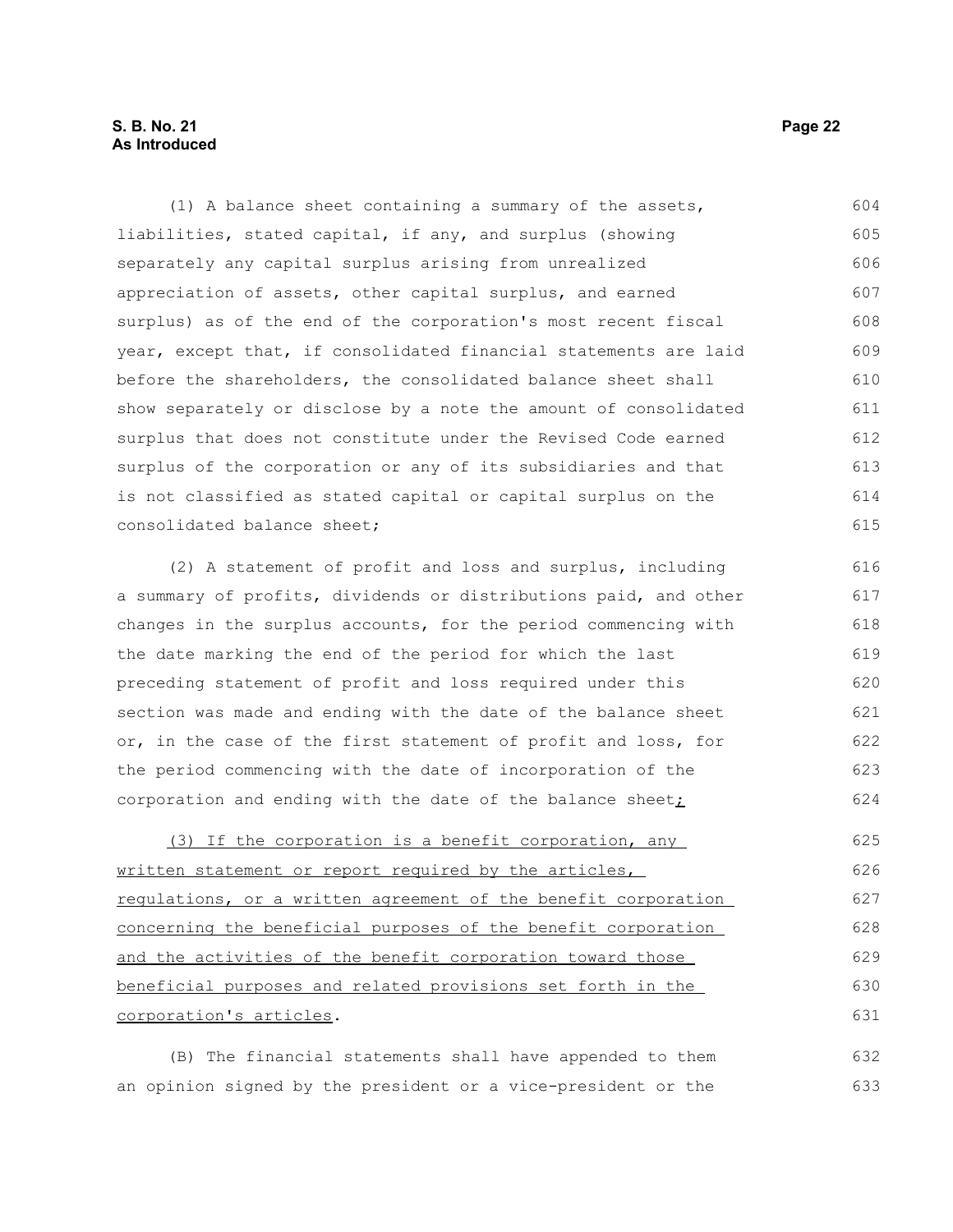treasurer or an assistant treasurer of the corporation or by a public accountant or firm of public accountants to the effect that the financial statement presents fairly the financial position of the corporation and the results of its operations in conformity with generally accepted accounting principles applied on a basis consistent with that of the preceding period, or to the effect that the financial statements have been prepared on the basis of accounting practices and principles that are reasonable in the circumstances. (C) Upon request of any shareholder made in writing or by any other means of communication authorized by the corporation prior to the date of the meeting described in division (A) of this section, the corporation shall send a copy of the any financial statements, written statements, and reports, as applicable, laid or to be laid before the shareholders at the meeting to the shareholder by mail, overnight delivery service, or any other means of communication authorized by the shareholder to whom the copy is sent on or before the later of the following: (1) The fifth day after the receipt of the written request; (2) The earlier of the following: (a) The fifth day before the date of the meeting; (b) The fifth day after the expiration of four months from the date of the balance sheet described in division (A)(1) of this section. (D) If the meeting described in division (A) of this section is to be held solely by means of communications equipment, the corporation shall make the financial statements, 634 635 636 637 638 639 640 641 642 643 644 645 646 647 648 649 650 651 652 653 654 655 656 657 658 659 660 661 662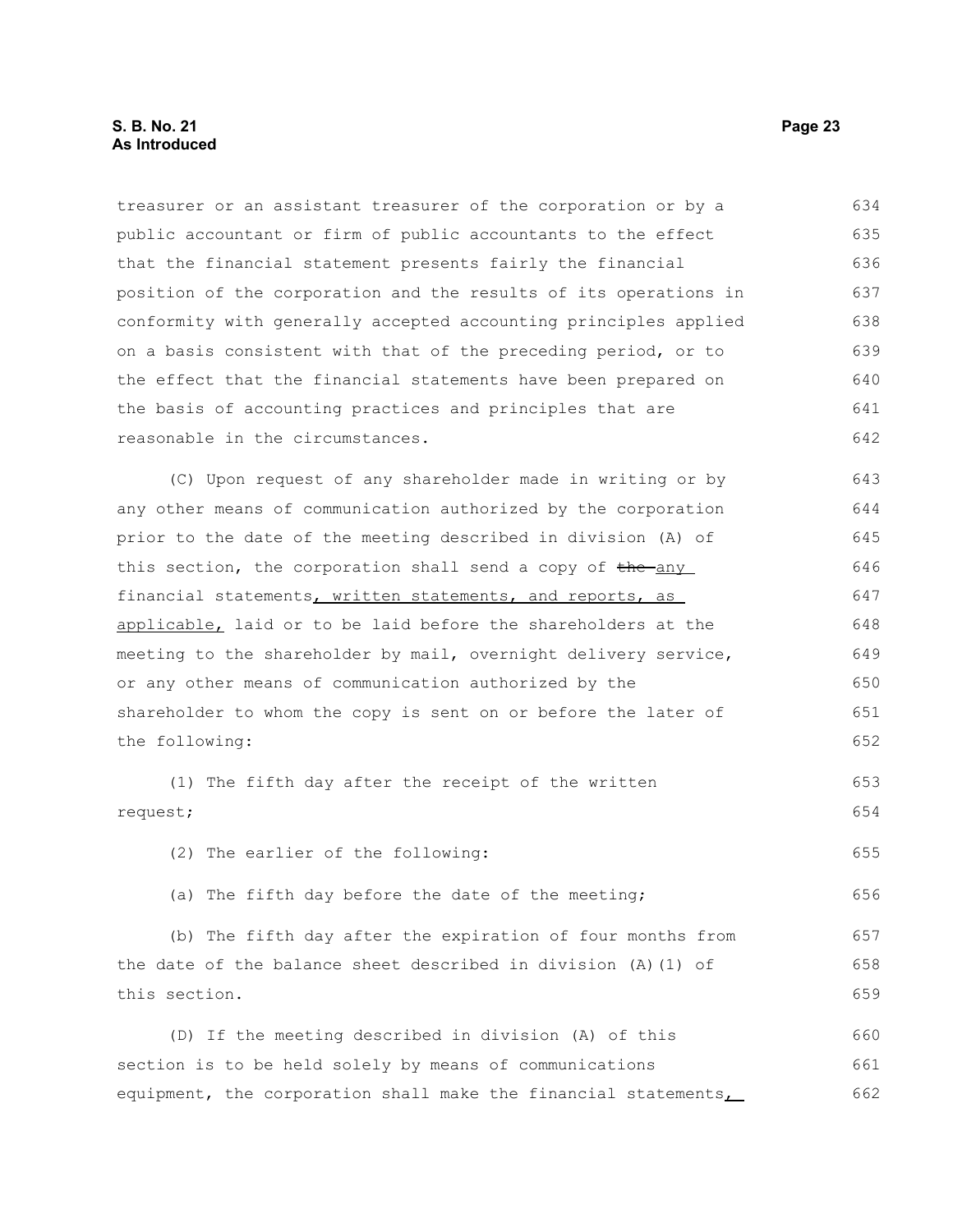written statements, and reports described in that division, as applicable, open to the examination of any shareholder or proxyholder during the whole time of the meeting on a reasonably accessible electronic network. The directors may adopt guidelines and procedures to permit the corporation to verify that any person accessing the financial statements, written statements, or reports is a shareholder or proxyholder. 663 664 665 666 667 668 669

**Sec. 1701.59.** (A) Except where the law, the articles, or the regulations require action to be authorized or taken by shareholders, all of the authority of a corporation shall be exercised by or under the direction of its directors. For their own government, the directors may adopt bylaws that are not inconsistent with the articles or the regulations. The selection of a time frame for the achievement of corporate goals shall be the responsibility of the directors. 670 671 672 673 674 675 676 677

(B) A director shall perform the director's duties as a director, including the duties as a member of any committee of the directors upon which the director may serve, in good faith, in a manner the director reasonably believes to be in or not opposed to the best interests of the corporation, and with the care that an ordinarily prudent person in a like position would use under similar circumstances. A director serving on a committee of directors is acting as a director. 678 679 680 681 682 683 684 685

(C) In performing a director's duties, a director is entitled to rely on information, opinions, reports, or statements, including financial statements and other financial data, that are prepared or presented by any of the following: 686 687 688 689

(1) One or more directors, officers, or employees of the corporation who the director reasonably believes are reliable and competent in the matters prepared or presented; 690 691 692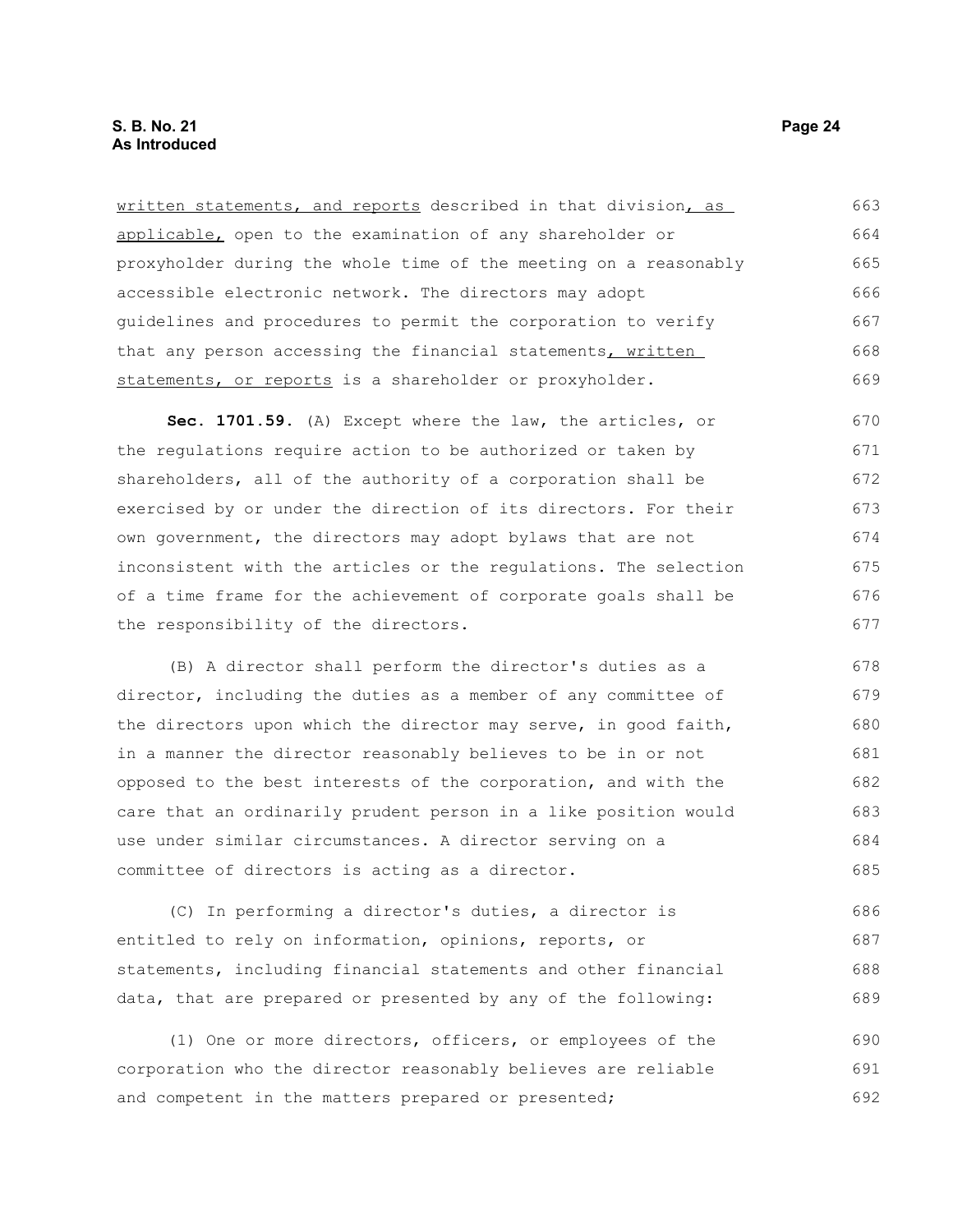### **S. B. No. 21 Page 25 As Introduced**

(2) Counsel, public accountants, or other persons as to matters that the director reasonably believes are within the person's professional or expert competence; 693 694 695

(3) A committee of the directors upon which the director does not serve, duly established in accordance with a provision of the articles or the regulations, as to matters within its designated authority, which committee the director reasonably believes to merit confidence. 696 697 698 699 700

(D) For purposes of division (B) of this section, the following apply:

(1) A director shall not be found to have violated the director's duties under division (B) of this section unless it is proved by clear and convincing evidence that the director has not acted in good faith, in a manner the director reasonably believes to be in or not opposed to the best interests of the corporation, or with the care that an ordinarily prudent person in a like position would use under similar circumstances, in any action brought against a director, including actions involving or affecting any of the following:

(a) A change or potential change in control of the corporation, including a determination to resist a change or potential change in control made pursuant to division (F)(7) of section 1701.13 of the Revised Code; 712 713 714 715

(b) A termination or potential termination of the director's service to the corporation as a director; 716 717

(c) The director's service in any other position or relationship with the corporation. 718 719

(2) A director shall not be considered to be acting in good faith if the director has knowledge concerning the matter 720 721

701 702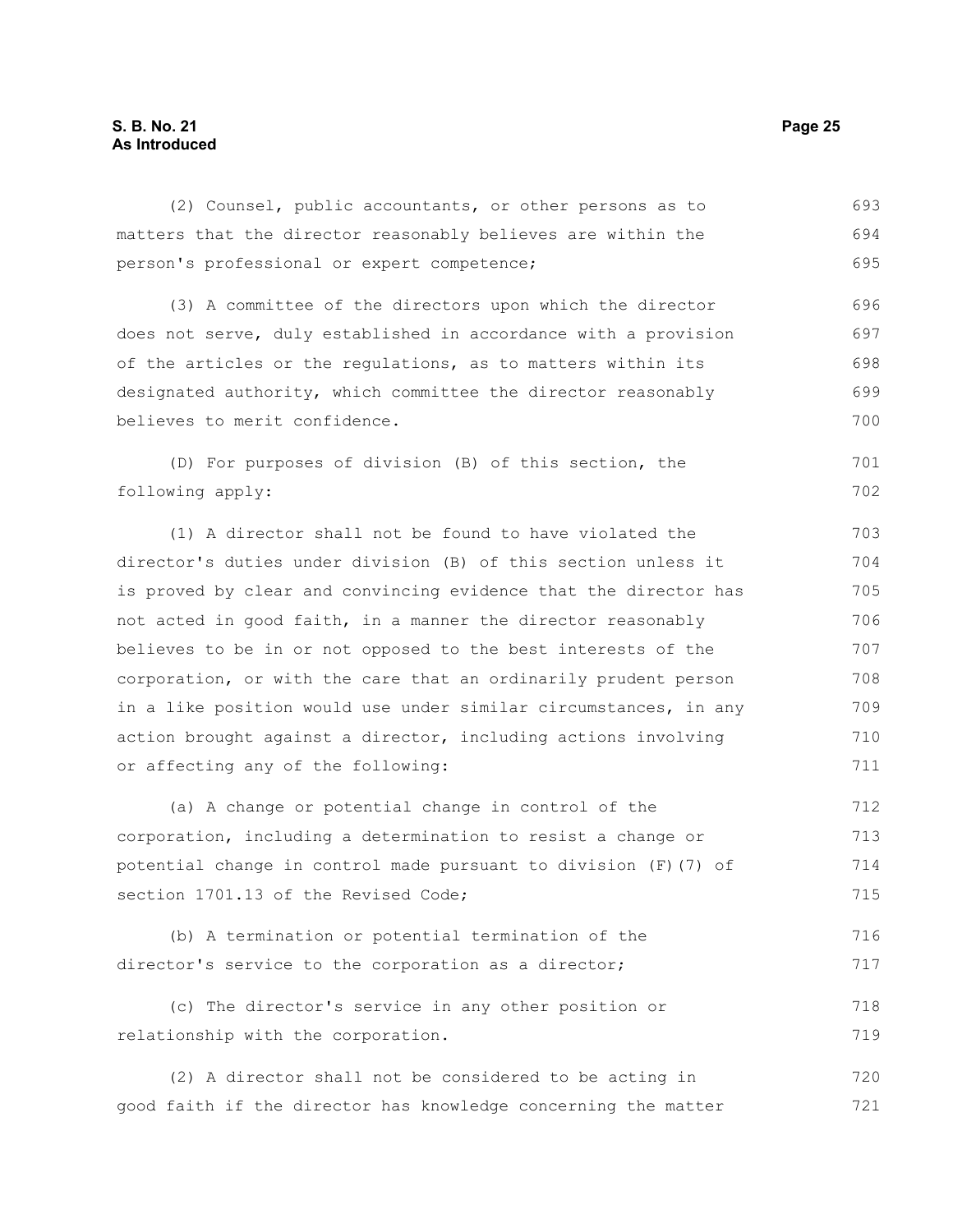in question that would cause reliance on information, opinions, reports, or statements that are prepared or presented by the persons described in divisions  $(C)$  (1) to (3) of this section to be unwarranted. 722 723 724 725

(3) A director's duties under division (B) of this section are not owed by a director of a benefit corporation to a person who is a beneficiary of a beneficial purpose of the benefit corporation based solely on the status of that person as a beneficiary. 726 727 728 729 730

(4) Nothing contained in this division limits relief available under section 1701.60 of the Revised Code. 731 732

(E) A director shall be liable in damages for any action that the director takes or fails to take as a director only if it is proved by clear and convincing evidence in a court of competent jurisdiction that the director's action or failure to act involved an act or omission undertaken with deliberate intent to cause injury to the corporation or undertaken with reckless disregard for the best interests of the corporation. Nothing contained in this division affects the liability of directors under section 1701.95 of the Revised Code or limits relief available under section 1701.60 of the Revised Code. This division does not apply if, and only to the extent that, at the time of a director's act or omission that is the subject of complaint, the articles or the regulations of the corporation state by specific reference to this division that the provisions of this division do not apply to the corporation. 733 734 735 736 737 738 739 740 741 742 743 744 745 746 747

(F) For purposes of this section, a director, in determining what the director reasonably believes to be in the best interests of the corporation, shall consider the interests of the corporation's shareholders and any beneficial purposes 748 749 750 751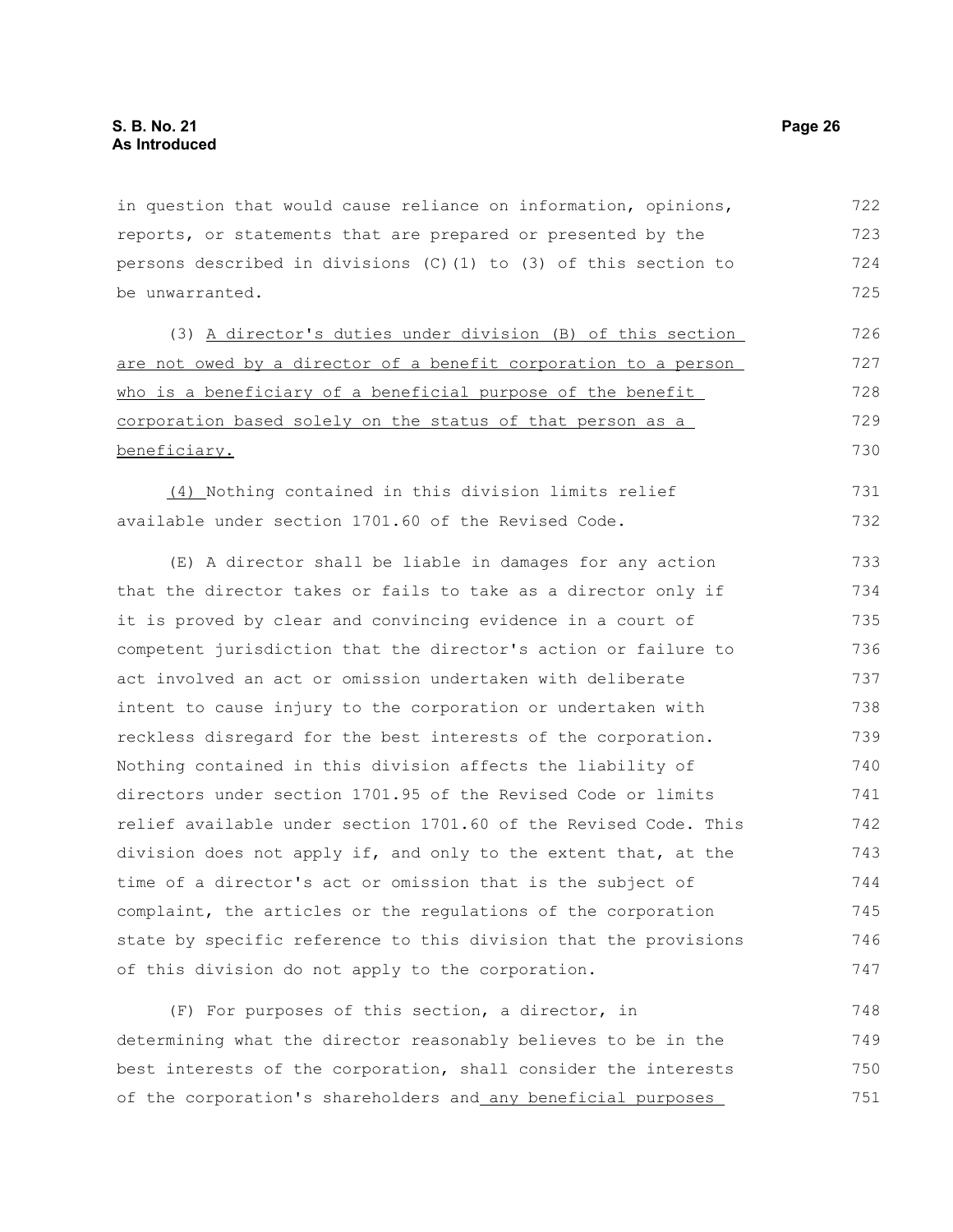| and related provisions set forth in the corporation's articles.  | 752 |
|------------------------------------------------------------------|-----|
| The director shall consider any priority among purposes provided | 753 |
| in the corporation's articles and shall consider any other       | 754 |
| method for balancing the purposes of the corporation that is set | 755 |
| forth in the corporation's articles. In addition, the director   | 756 |
| may, in the director's discretion, may consider any of the       | 757 |
| following:                                                       | 758 |
| (1) The interests of the corporation's employees,                | 759 |
| suppliers, creditors, and customers;                             | 760 |
| (2) The economy of the state and nation;                         | 761 |
| (3) Community and societal considerations;                       | 762 |
| (4) The long-term as well as short-term interests of the         | 763 |
| corporation and its shareholders, including the possibility that | 764 |
| these interests or any beneficial purpose set forth in the       | 765 |
| corporation's articles may be best served by the continued       | 766 |
| independence of the corporation.                                 | 767 |
| (G) Nothing contained in division (D) or (E) of this             | 768 |
| section affects the duties of either of the following:           | 769 |
| (1) A director who acts in any capacity other than the           | 770 |
| director's capacity as a director;                               | 771 |
| (2) A director of a corporation that does not have issued        | 772 |
| and outstanding shares that are listed on a national securities  | 773 |
| exchange or are regularly quoted in an over-the-counter market   | 774 |
| by one or more members of a national or affiliated securities    | 775 |
| association, who votes for or assents to any action taken by the | 776 |
| directors of the corporation that, in connection with a change   | 777 |
| in control of the corporation, directly results in the holder or | 778 |
| holders of a majority of the outstanding shares of the           | 779 |
| corporation receiving a greater consideration for their shares   | 780 |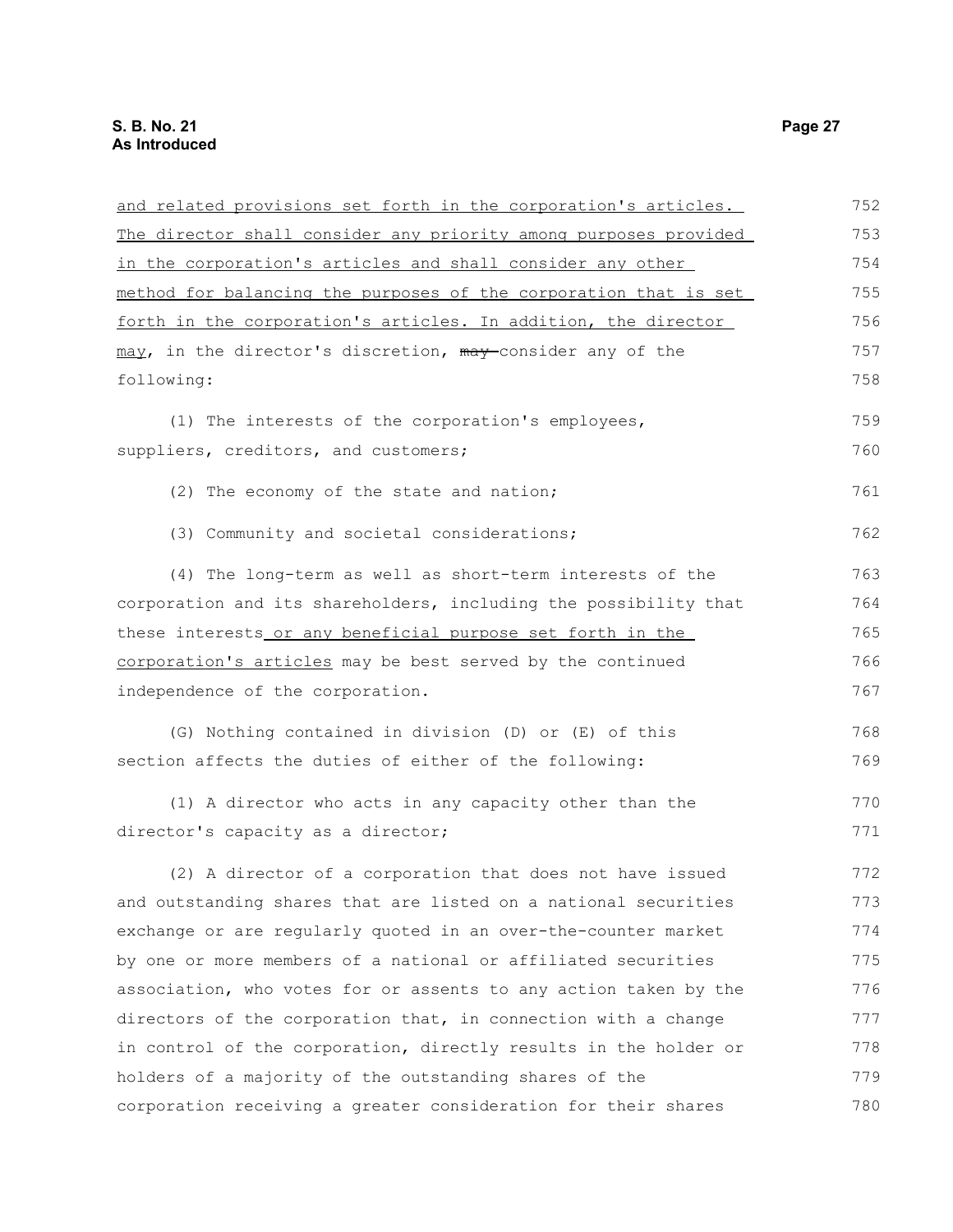| than other shareholders.                                         | 781 |
|------------------------------------------------------------------|-----|
| Sec. 1701.591. (A) In order to qualify as a close                | 782 |
| corporation agreement under this section, the agreement shall    | 783 |
| meet the following requirements:                                 | 784 |
| (1) Every person who is a shareholder of the corporation         | 785 |
| at the time of the agreement's adoption, whether or not entitled | 786 |
| to vote, shall have assented to the agreement in writing;        | 787 |
| (2) The agreement shall be set forth in the articles, the        | 788 |
| regulations, or another written instrument;                      | 789 |
| (3) The agreement shall include a statement that it is to        | 790 |
| be governed by this section.                                     | 791 |
| (B) A close corporation agreement that is not set forth in       | 792 |
| the articles or the regulations shall be entered in the record   | 793 |
| of minutes of the proceedings of the shareholders of the         | 794 |
| corporation and shall be subject to the provisions of division   | 795 |
| (C) of section 1701.92 of the Revised Code.                      | 796 |
| (C) Irrespective of any other provisions of this chapter,        | 797 |
| but subject to division (D) (2) of this section, a close         | 798 |
| corporation agreement may contain provisions, which shall be     | 799 |
| binding on the corporation and all of its shareholders,          | 800 |
| regulating any aspect of the internal affairs of the corporation | 801 |
| or the relations of the shareholders among themselves, including | 802 |
| the following:                                                   | 803 |
| (1) Regulation of the management of the business and             | 804 |
| affairs of the corporation;                                      | 805 |
| (2) The right of one or more shareholders to dissolve the        | 806 |
| corporation at will or on the occurrence of a specified event or | 807 |
| contingency;                                                     | 808 |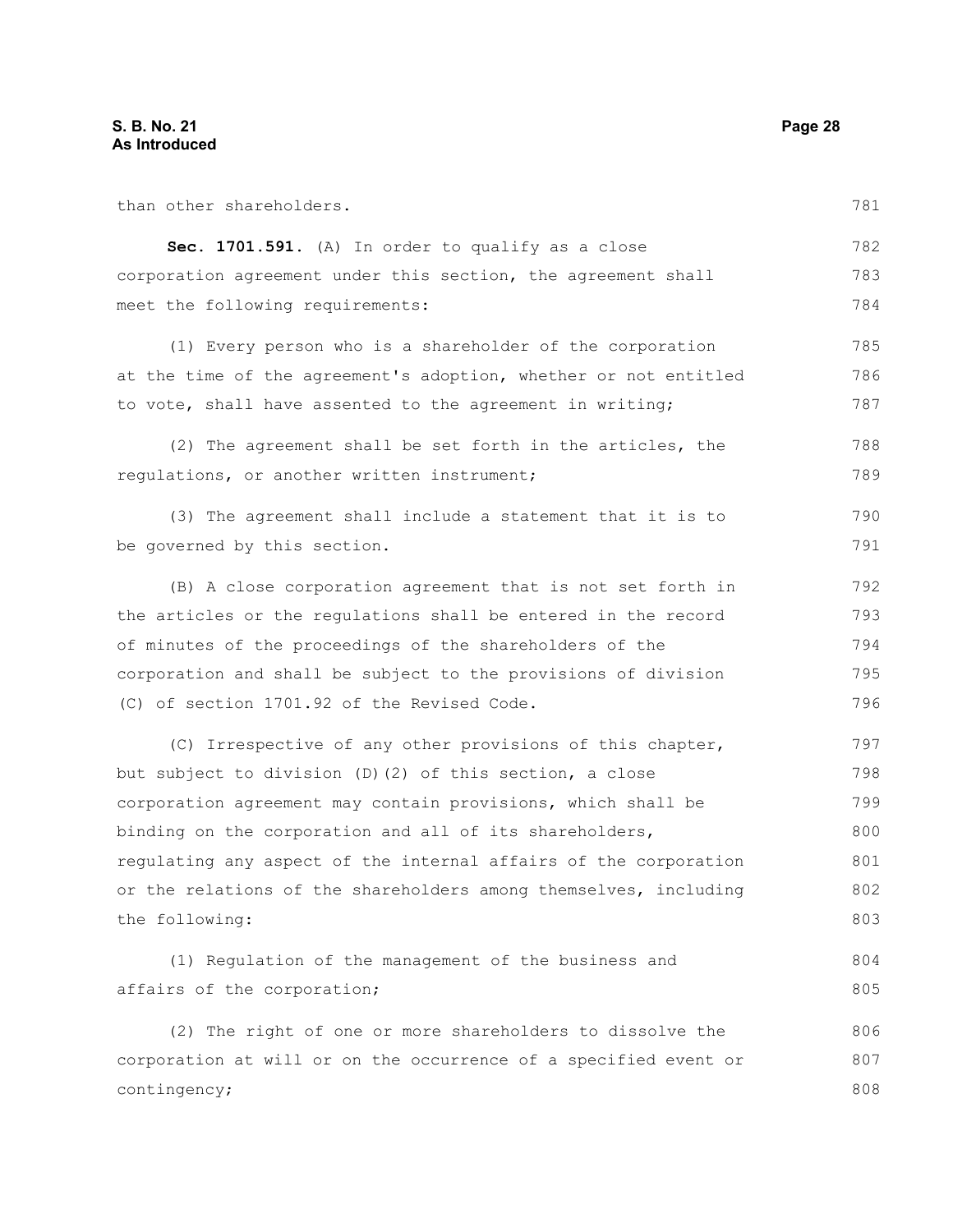### **S. B. No. 21 Page 29 As Introduced**

(3) The obligation to vote the shares of a person as specified, or voting requirements, including the requirement of the affirmative vote or approval of all shareholders or of all directors, which voting requirements need not appear in the articles unless the close corporation agreement is set forth in the articles; (4) The designation of the persons who shall be the officers or directors of the corporation; (5) The authority of any individual who holds more than one office of the corporation to execute, acknowledge, or certify in more than one capacity any instrument required to be executed, acknowledged, or certified by the holders of two or more offices; (6) The terms and conditions of employment of an officer or employee of the corporation without regard to the period of employment; (7) The declaration and payment of dividends or distributions or the division of profits; (8) Elimination of the board of directors, restrictions upon the exercise by directors of their authority, or delegation to one or more shareholders or other persons of all or part of the authority of the directors; 809 810 811 812 813 814 815 816 817 818 819 820 821 822 823 824 825 826 827 828 829 830

(9) Conferring on any shareholder or agent of a shareholder the absolute right, without the necessity of stating any purpose, to examine and copy during usual business hours any of the corporation's records or documents to which reference is made in section 1701.37 of the Revised Code; 831 832 833 834 835

(10) Prohibition of or limitation upon the issuance or sale by the corporation of any of its shares, including treasury 836 837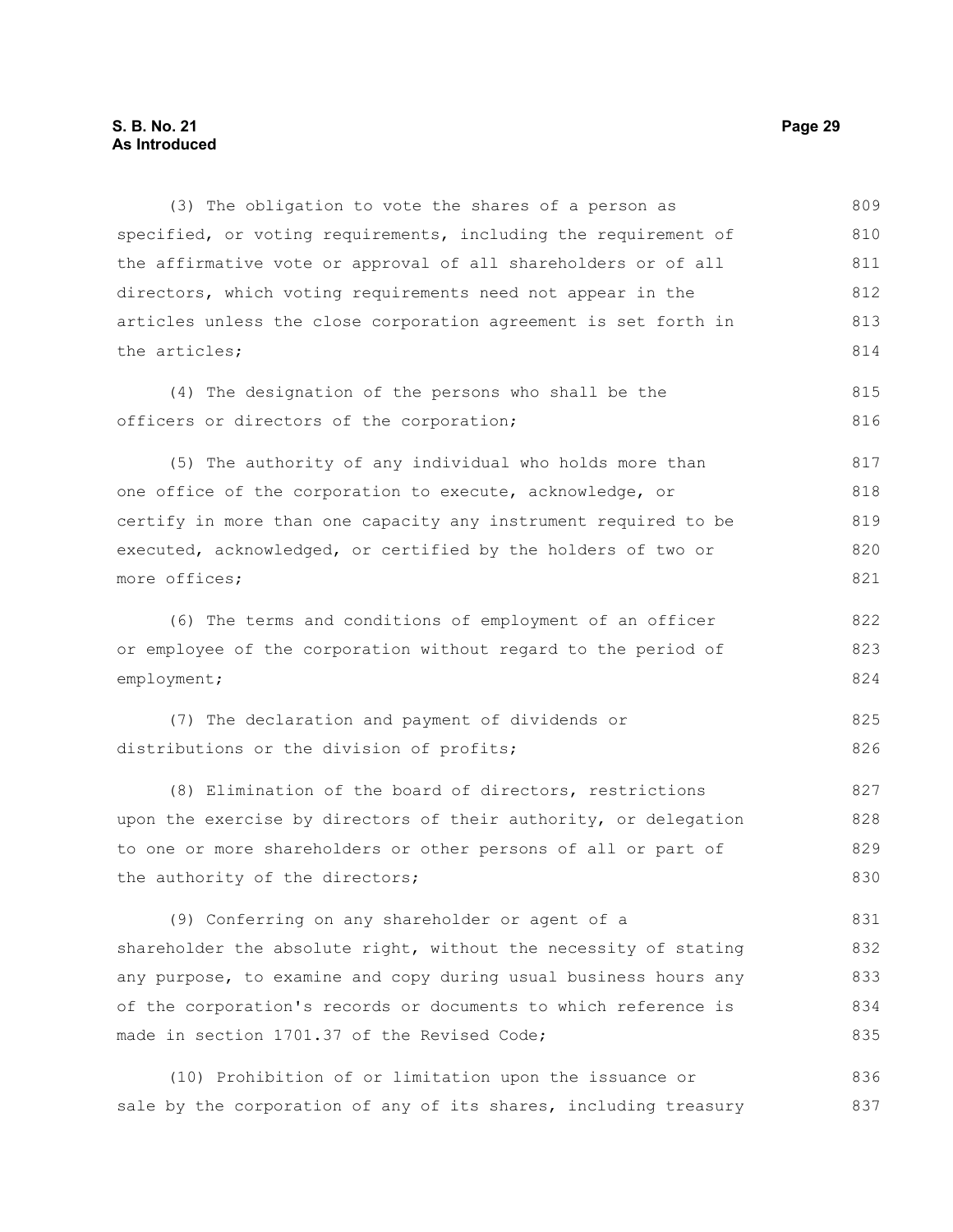agreement.

| specified terms and conditions are met;                          | 840 |
|------------------------------------------------------------------|-----|
| (11) Arbitration of issues on which the shareholders are         | 841 |
| deadlocked in voting power or on which the directors or other    | 842 |
| parties managing the corporation are deadlocked;                 | 843 |
| (12) Dispensing with the annual meeting of shareholders          | 844 |
| unless a shareholder, by written notice to the president or      | 845 |
| secretary either by personal delivery or by mail within thirty   | 846 |
| days after the end of the most recent fiscal year of the         | 847 |
| corporation, requests that the meeting be held.                  | 848 |
| (D) Except as may be necessary to give effect to divisions       | 849 |
| $(C)$ (3), (5), (8), (9), and (12) and division (I) of this      | 850 |
| section, any provision of a close corporation agreement that     | 851 |
| does either of the following shall be invalid:                   | 852 |
| (1) Eliminates the filing with the secretary of state of         | 853 |
| any document required under this chapter or changes the required | 854 |
| form or content of the document;                                 | 855 |
| (2) Waives or alters the effect of any of the provisions         | 856 |
| of section 1701.03, 1701.18, 1701.24, 1701.25, 1701.30, 1701.31, | 857 |
| 1701.32, 1701.33, 1701.35, 1701.37, 1701.38, 1701.39, 1701.591,  | 858 |
| 1701.91, 1701.93, 1701.94, 1701.95, or the first sentence of     | 859 |

shares, without the affirmative vote or approval of the holders of all or a proportion of the outstanding shares or unless other

section 1701.64 of the Revised Code. Unless otherwise provided in the close corporation agreement, the invalidity of a provision pursuant to this division does not affect the validity of the remainder of the 860 861 862 863

Any certificate that is required to be filed with the secretary of state with respect to the authorization or taking 865 866

838 839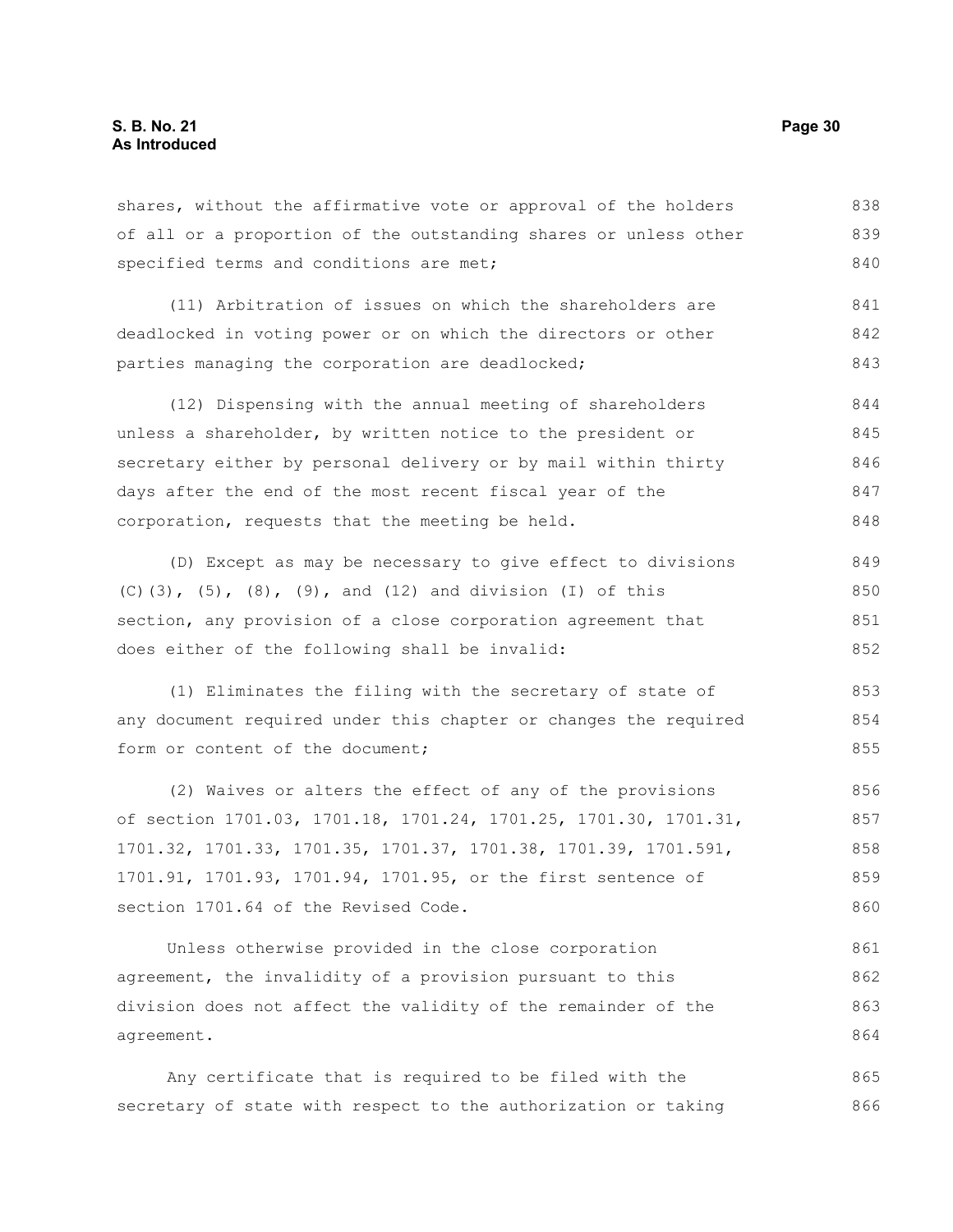### **S. B. No. 21 Page 31 As Introduced**

of any action pursuant to a close corporation agreement that would not be permitted under this chapter in the absence of division (C) of this section shall recite the existence of a close corporation agreement that authorizes the action. 867 868 869 870

(E)(1) Except as provided in division (E)(2) of this section, a close corporation agreement may be amended or terminated by the affirmative vote or written consent of the holders, then parties to the close corporation agreement, of all of the outstanding shares of each class or, as may be provided by the close corporation agreement, of the holders, then parties to the close corporation agreement, of a proportion of not less than four-fifths of the outstanding shares of each class. If a close corporation agreement is amended or terminated by the written consent of the holders of fewer than all of the shares, the secretary of the corporation shall mail a copy of the amendment or a notice of the termination to each shareholder who did not so consent. If a close corporation agreement set forth in the articles is amended, the amendment shall not be effective unless it is filed as an amendment to the articles pursuant to section 1701.73 of the Revised Code. No corporation with respect to which a close corporation agreement is in effect shall cause to occur any of the actions described in division (I)(1)(a), (b), or (c) of this section unless the action has been authorized by the affirmative vote or written consent of the holders, then parties to the close corporation agreement, of that proportion of shares of each class that is required to terminate the close corporation agreement. 871 872 873 874 875 876 877 878 879 880 881 882 883 884 885 886 887 888 889 890 891 892 893

(2) A close corporation agreement that was in existence on December 31, 1993, and that did not specify on that date and that has not specified since that date the proportion of shares required to amend or terminate the close corporation agreement 894 895 896 897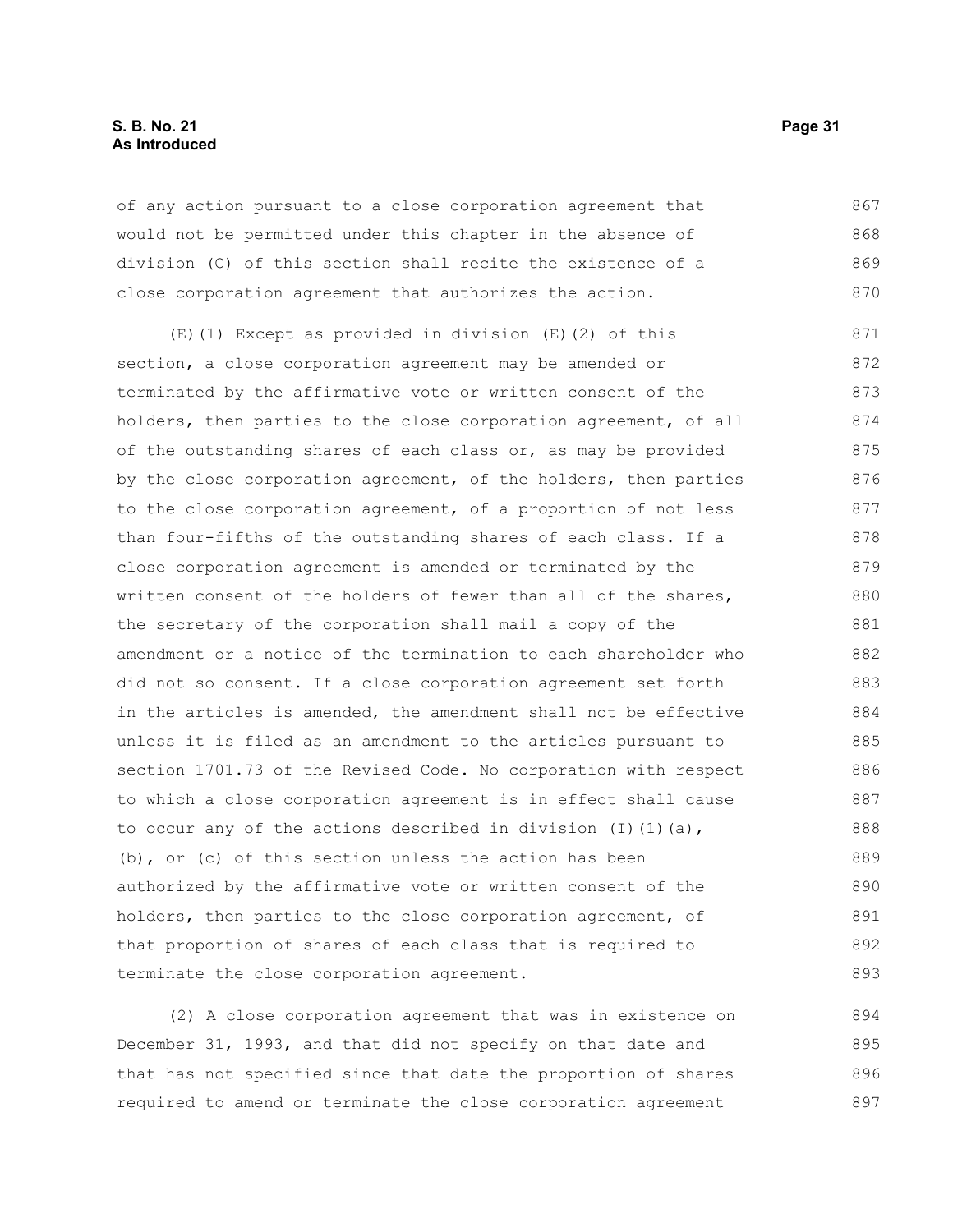may be amended or terminated by the affirmative vote or written consent of the holders, then parties to the close corporation agreement, of four-fifths of the outstanding shares of each class. 898 899 900 901

(F) No close corporation agreement is invalid among the parties or in respect of the corporation on any of the following grounds:

(1) The agreement is an attempt to treat the corporation as if it were a partnership or to arrange the relationship of the parties in a manner that would be appropriate only among partners; 905 906 907 908

(2) The agreement provides for the conduct of the affairs of a corporation or relations among shareholders in any manner that would be inappropriate or unlawful under provisions of this chapter other than those set forth in division (D)(2) of this section or under other applicable law; 909 910 911 912 913

```
(3) The agreement interferes with the authority or
discretion of the directors:
                                                                             914
                                                                             915
```
(4) The agreement has not been filed with the minutes as required by division (B) of this section. 916 917

(G) If a close corporation agreement provides that there shall be no board of directors, both of the following apply: 918 919

(1) The shareholders, for the purposes of any statute or rule of law relating to corporations, are deemed to be the directors and to have all of the liabilities, immunities, defenses, and indemnifications of directors with respect to any action or inaction of the corporation, except that any shareholder who is not permitted by the articles, the regulations, or the close corporation agreement to vote on or 920 921 922 923 924 925 926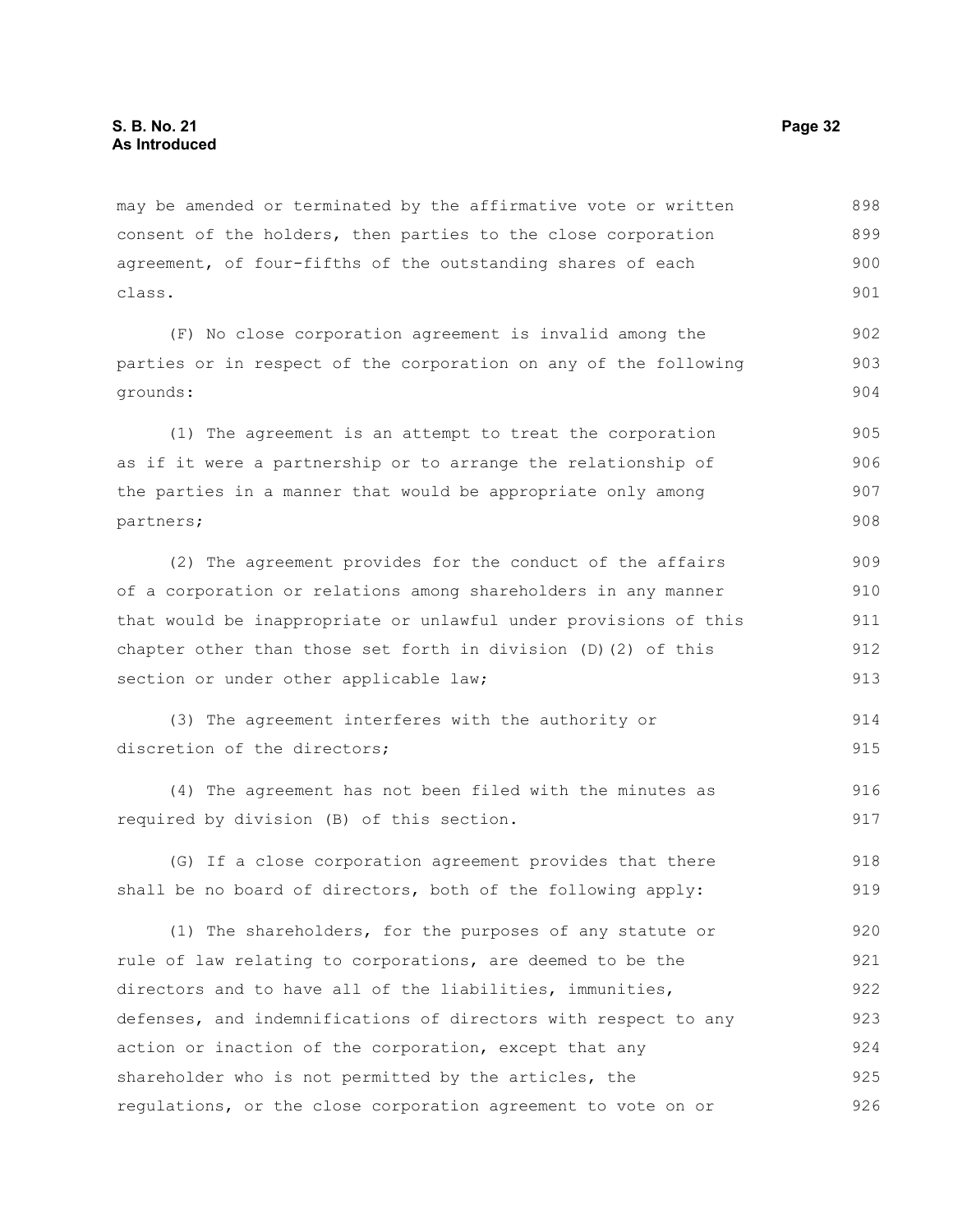### **S. B. No. 21 Page 33 As Introduced**

assent to an action or assent to an inaction shall not be liable as a director with respect to the action or inaction. 927 928

(2) Except to the extent that the voting rights of the shares of a class are increased, limited, or denied by the articles, the regulations, or the close corporation agreement, each outstanding share regardless of class shall entitle its holder to one vote on each matter, including any matter normally voted on by directors, that is properly submitted to the shareholders for their vote, consent, waiver, release, or other action. 929 930 931 932 933 934 935 936

(H) The existence of a close corporation agreement shall be noted conspicuously on the face or the back of every certificate for shares of the corporation and a purchaser or transferee of shares represented by a certificate on which such a notation so appears shall be conclusively considered to have taken delivery with notice of the close corporation agreement. Any transferee of shares by gift, bequest, or inheritance and any purchaser or transferee of shares with knowledge or notice of a close corporation agreement is bound by the agreement and shall be considered to be a party to the agreement. 937 938 939 940 941 942 943 944 945 946

(I)(1) A close corporation agreement becomes invalid under any of the following circumstances: 947 948

(a) Shares of the corporation are listed on a national securities exchange. 949 950

(b) Shares of the corporation are registered under section 12(g) of the "Securities Exchange Act of 1934," 48 Stat. 892, 15 U.S.C. 781, as amended. 951 952 953

(c) Shares of the corporation have been included in a registration statement that has become effective pursuant to the 954 955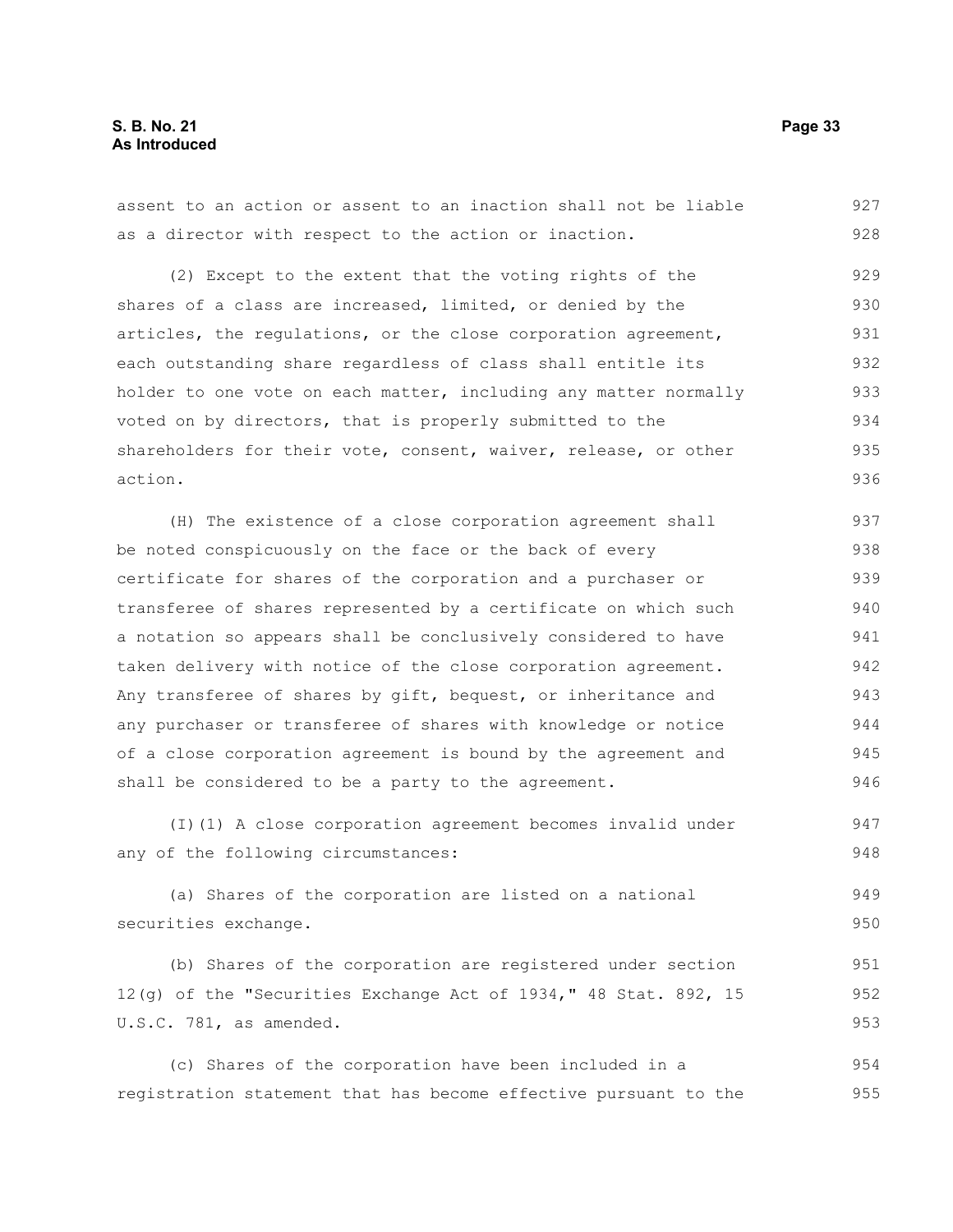### **S. B. No. 21 Page 34 As Introduced**

"Securities Act of 1933," 84 Stat. 74, 15 U.S.C. 77a-77aa, and the corporation is required to file periodic reports and information pursuant to section 15(d) of the "Securities Exchange Act of 1934," 48 Stat. 892, 15 U.S.C. 77m, as amended. 956 957 958 959

(d) Shares of the corporation are transferred or issued to a person who takes delivery of the certificate for the shares other than by gift, bequest, or inheritance and without knowledge or notice of the close corporation agreement; that person delivers to the corporation a written rejection of the close corporation agreement within ninety days after the date on which that person first received notice of the existence of the close corporation agreement or within three years of the date of transfer or issuance, whichever is earlier; and the corporation does not offer in writing, within thirty days after the date on which the corporation received the written rejection, to purchase the shares from that person for the full amount paid for the shares, or, having made an offer to purchase the shares for that amount, the corporation, upon that person's acceptance of the offer, does not purchase the shares in accordance with division (I)(3) of this section. 960 961 962 963 964 965 966 967 968 969 970 971 972 973 974 975

(2) A close corporation agreement does not become invalid and the person to whom the shares are transferred or issued is not entitled to any payment from the corporation pursuant to division (I)(3) of this section if both of the following apply: 976 977 978 979

(a) Shares of the corporation are transferred or issued to a person who takes delivery of the certificate for the shares other than by gift, bequest, or inheritance and without knowledge or notice of the close corporation agreement; 980 981 982 983

(b) That person does either of the following: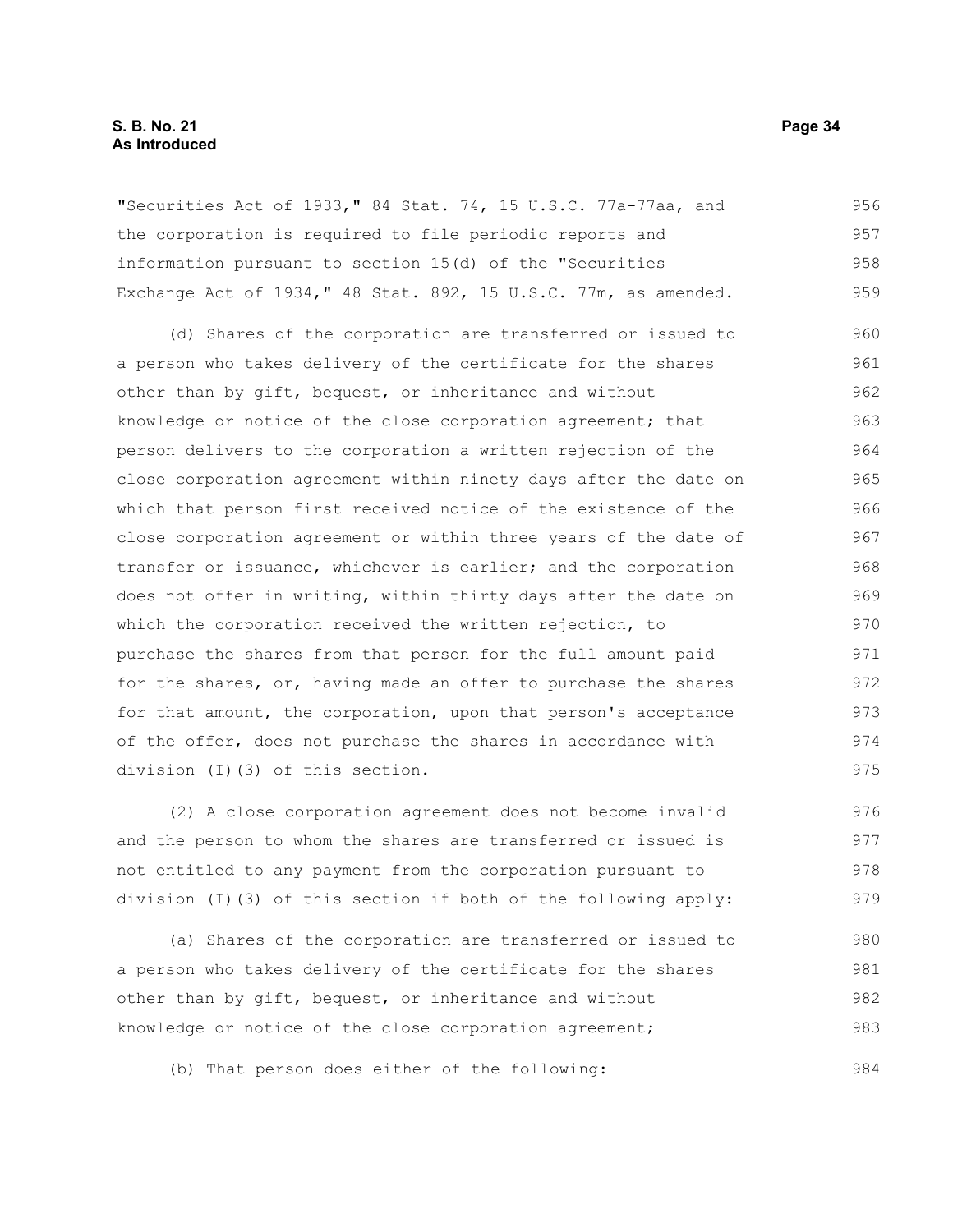### **S. B. No. 21 Page 35 As Introduced**

(i) Fails to deliver a written rejection of the close corporation agreement to the corporation within ninety days after the date on which that person first received notice of the existence of the close corporation agreement or within three years of the date of transfer or issuance, whichever is earlier; 985 986 987 988 989

(ii) Fails, within thirty days after the date on which that person receives a written offer by the corporation to purchase the shares from that person for the full amount paid for the shares, to accept the offer. 990 991 992 993

(3) If shares of a corporation are transferred or issued to a person who takes delivery of the certificate for the shares other than by gift, bequest, or inheritance and without knowledge or notice of the close corporation agreement and that person accepts an offer by the corporation to purchase the shares, the corporation shall pay to that person the full amount paid for the shares within seven days after that person delivers to the corporation the certificate for the shares and proof of payment of the amount paid for the shares. If the amount paid for the shares included property other than cash, the corporation, at its option, may return the property to that person or may pay to that person cash in an amount equal to the fair market value of the property on the date of transfer or issuance of the shares, as determined in good faith by the corporation. A shareholder who transfers shares to a person who takes delivery of the certificate for the shares other than by gift, bequest, or inheritance and without knowledge or notice of the close corporation agreement is liable to the corporation, upon the corporation's written demand made upon the shareholder within ninety days after the date on which the corporation made payment for the shares, for the full amount that the corporation paid for the shares. Upon receiving payment in that amount from 994 995 996 997 998 999 1000 1001 1002 1003 1004 1005 1006 1007 1008 1009 1010 1011 1012 1013 1014 1015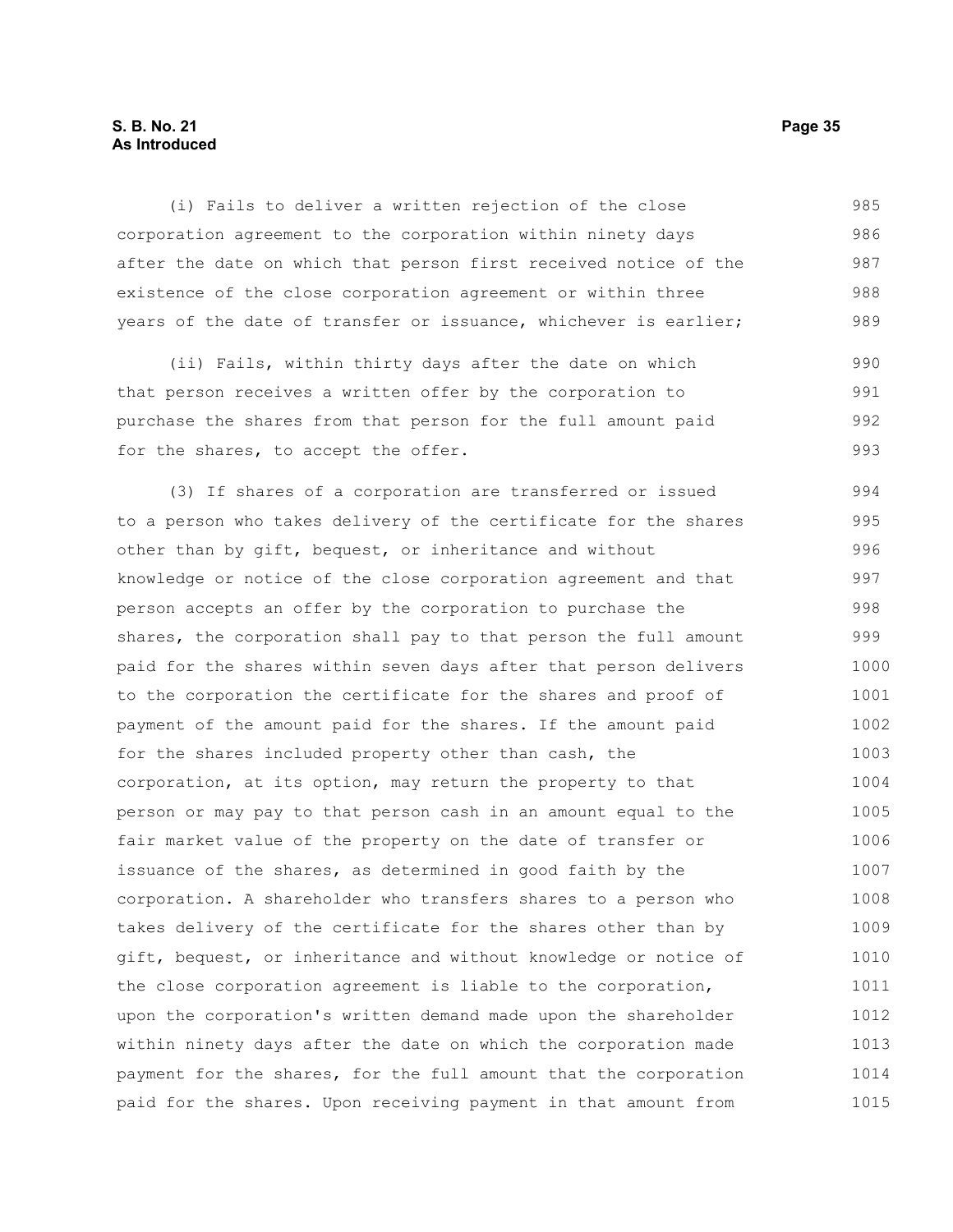the shareholder, the corporation shall transfer the shares to the shareholder. 1016 1017

(4) In the event of the invalidity of a close corporation agreement and unless otherwise provided in the close corporation agreement, any provision contained in the close corporation agreement that would not be invalid under any other section of this chapter or under other applicable law remains valid and binding on the parties to the close corporation agreement. 1018 1019 1020 1021 1022 1023

Any officer of the corporation who learns of the occurrence of any event causing the invalidity of the close corporation agreement shall immediately give written notice of the invalidity to all of the shareholders. 1024 1025 1026 1027

If a close corporation agreement set forth in the articles of the corporation is terminated or becomes invalid, the officers of the corporation shall promptly sign and file the certificate of amendment prescribed by section 1701.73 of the Revised Code, setting forth the reason for the termination or invalidity and deleting the close corporation agreement from the articles. If the officers fail to execute and file the certificate within thirty days after the occurrence of the event giving rise to the termination or invalidity, the certificate may be signed and filed by any shareholder and shall set forth a statement that the person signing the certificate is a shareholder and is filing the certificate because of the failure of the officers to do so. 1028 1029 1030 1031 1032 1033 1034 1035 1036 1037 1038 1039 1040

(J) A close corporation agreement, in the sound discretion of a court exercising its equity powers, is enforceable by injunction, specific performance, or other relief that the court may determine to be fair and appropriate. 1041 1042 1043 1044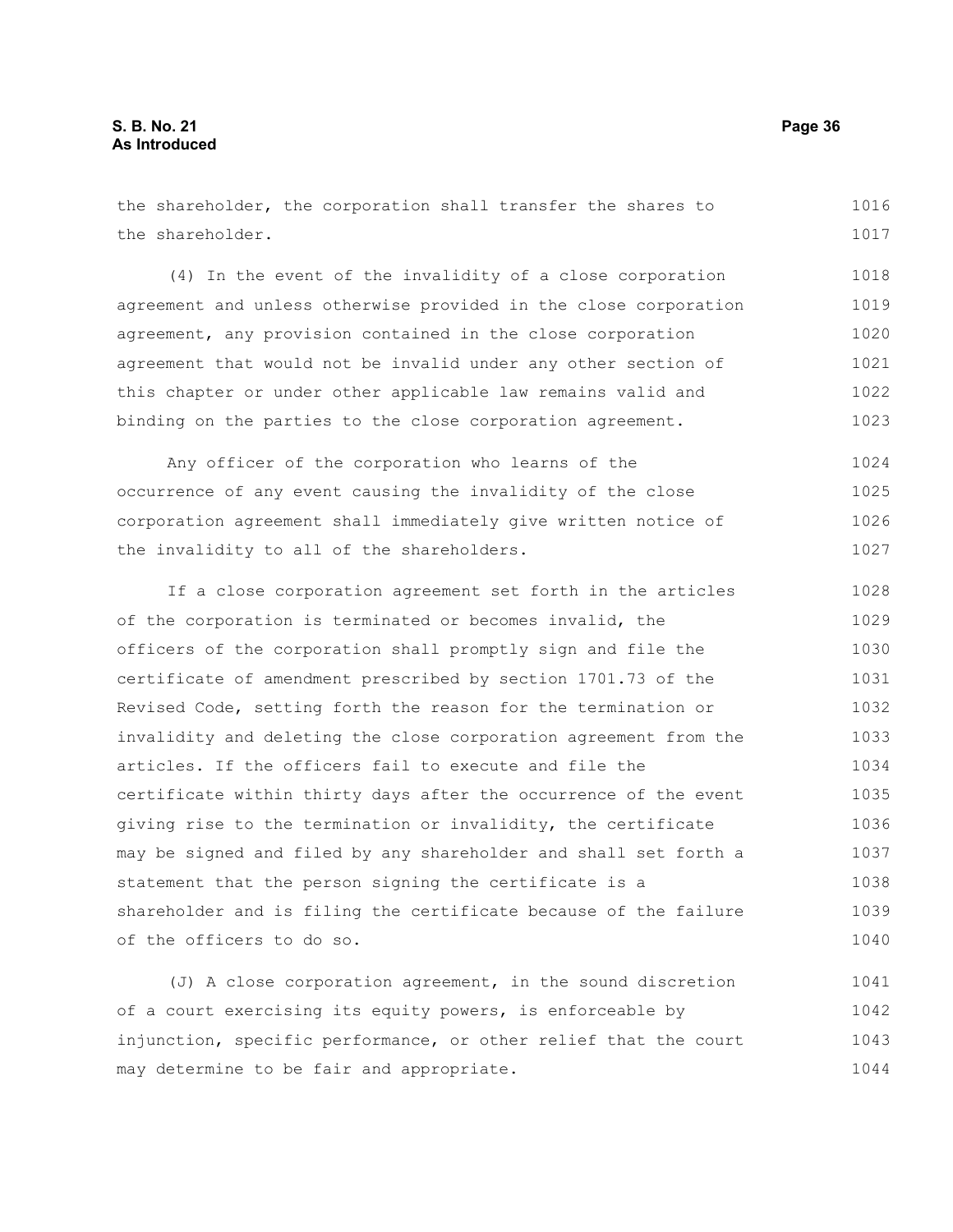### **S. B. No. 21 Page 37 As Introduced**

(K) This section shall not be construed as prohibiting any other lawful agreement among two or more shareholders. (L) No corporation with respect to which a close corporation agreement is in effect, shall issue shares in uncertificated form, and any provision of the articles or regulations or any resolution of the directors of such a corporation, providing for the issuance of shares in uncertificated form, shall be ineffective during any period in which a close corporation agreement is in effect. The adoption of a close corporation agreement shall act as a transfer instruction to the corporation to replace uncertificated securities with appropriate certificated securities. (M) If the annual meeting of the shareholders is dispensed with in accordance with a provision in the close corporation agreement authorized by division (C)(12) of this section, the 1045 1046 1047 1048 1049 1050 1051 1052 1053 1054 1055 1056 1057 1058 1059

annual financial statements and any written statements or reports required by section 1701.38 of the Revised Code shall be delivered to each shareholder on or before the last date upon which the annual meeting otherwise could have been held. 1060 1061 1062 1063

(N) The amendments to this section that are effective April 4, 1985, are remedial in nature and apply to all close corporation agreements created on or after November 17, 1981. The amendments to this section that are effective December 31, 1993, are remedial in nature and, except as those amendments otherwise provide, apply to all close corporation agreements created on or after November 17, 1981. 1064 1065 1066 1067 1068 1069 1070

**Sec. 1701.94.** (A) Every corporation that fails to: 1071

(1) Keep the books of account, minutes of proceedings, or records of shareholders as required by section 1701.37 of the 1072 1073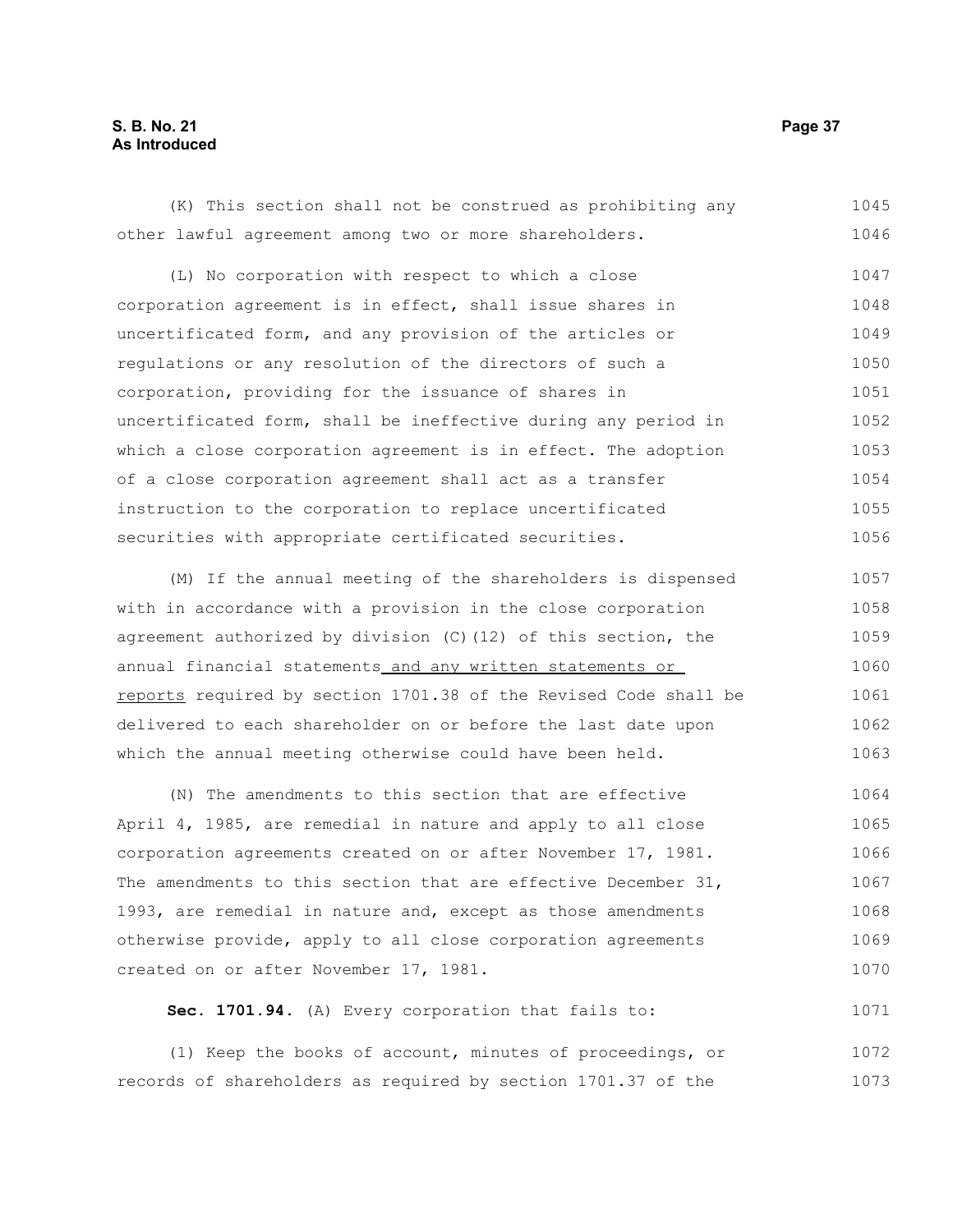Revised Code; (2) Comply with division (C) of section 1701.11 of the Revised Code with respect to mailing a copy of an amendment to, or copy of new, regulations; (3) Perform the obligation imposed on it by division (C) of section 1701.25 of the Revised Code; (4) Send to any shareholder making written request therefor, within the period provided for in division (C) of section  $1701.38$  of the Revised Code, a copy of  $the$ -any financial statement, written statement, or report, as applicable, referred to in that section; (5) Lay before the shareholders or make available in the manner provided for in division (D) of section 1701.38 of the Revised Code at a proper meeting of shareholders, upon request of any shareholder at such meeting, such financial statement, written statement, or report, as applicable; (6) Produce at a meeting of shareholders, upon request of any shareholder at such meeting, the list or lists of shareholders required by section 1701.37 of the Revised Code; shall be subject to a forfeiture of one hundred dollars and in cases under paragraphs  $(1)$ ,  $(2)$ ,  $(3)$ , and  $(4)$  to a further forfeiture of ten dollars for every day that such failure continues, beginning, in cases under paragraphs (1) or (2), with the fifth day after written request by a shareholder that the corporation comply with said respective paragraphs, and in cases under paragraphs (3) and (4) beginning with the day following the day on which the corporation becomes delinquent in complying with said paragraph, which amount shall be paid to every 1074 1075 1076 1077 1078 1079 1080 1081 1082 1083 1084 1085 1086 1087 1088 1089 1090 1091 1092 1093 1094 1095 1096 1097 1098 1099 1100 1101

shareholder making such request. The right of a shareholder to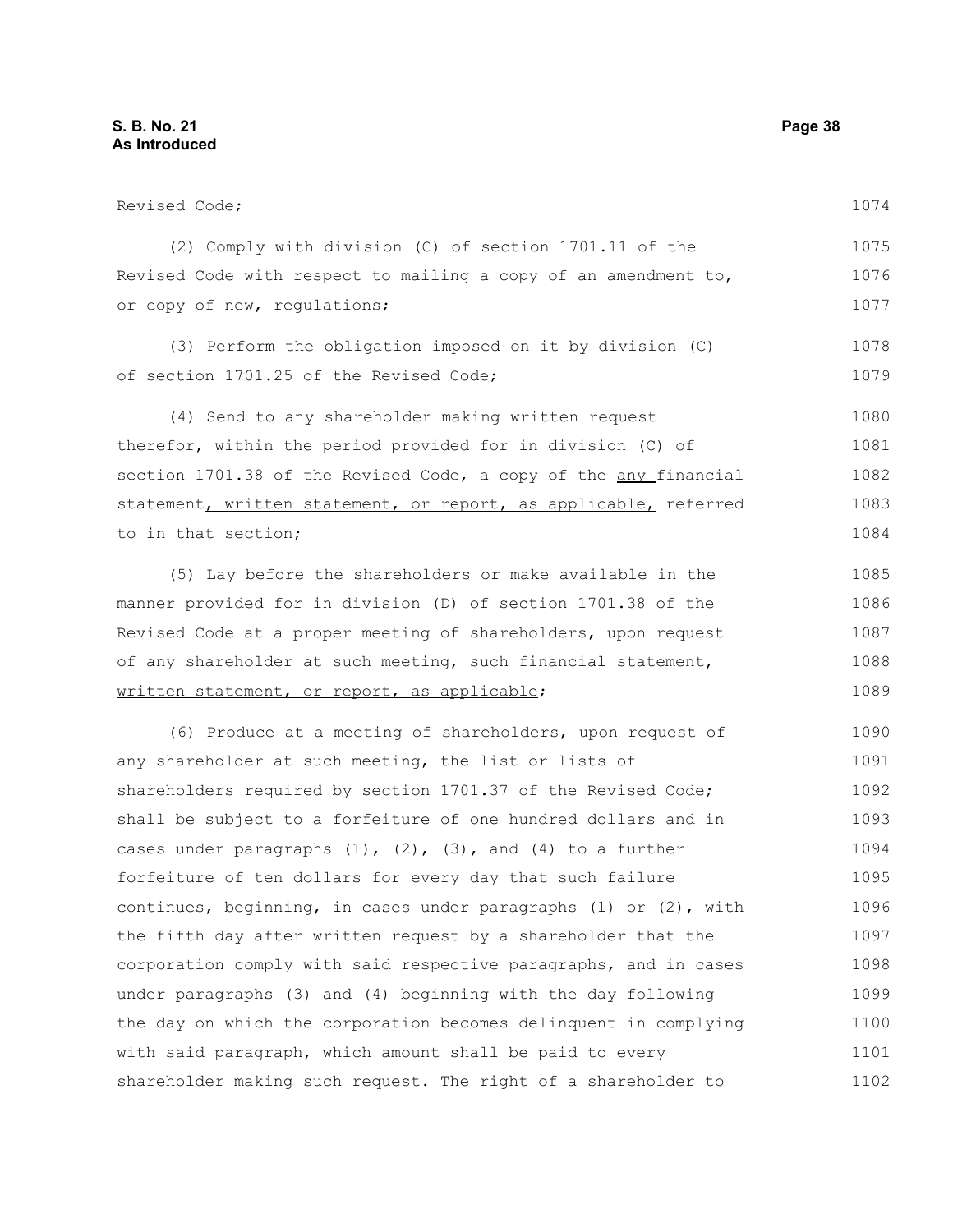enforce any such forfeiture is in addition to all other remedies. 1103 1104

(B) If any officer charged with one of the duties specified in division (A) of this section fails to perform such duty after written request by any shareholder, the officer shall be subject to a forfeiture of one hundred dollars, and to the further forfeiture of ten dollars for every day that such default continues, beginning in cases under paragraphs  $(1)$ ,  $(2)$ , (3), and (4) of division (A) on the same respective days as are provided for in division (A), which amount shall be paid to each shareholder making such request. The right of each shareholder to enforce any such forfeiture is in addition to all other remedies. 1105 1106 1107 1108 1109 1110 1111 1112 1113 1114 1115

(C) The court in which an action is brought to enforce any forfeiture under this section may reduce, remit, or suspend such forfeiture on such terms as it deems reasonable when it appears that the failure was excusable or that the imposition of the full forfeiture would be unreasonable or unjust. 1116 1117 1118 1119 1120

 **Sec. 1701.96.** (A) A benefit corporation owes no duty to a person who is a beneficiary of a beneficial purpose of the benefit corporation based solely on the status of that person as a beneficiary. 1121 1122 1123 1124

(B) A benefit corporation is not liable in damages for any failure to seek, achieve, or comply with any beneficial purpose of the benefit corporation set forth in the articles of the corporation. A benefit corporation may be subject only to equitable remedies, including injunction and specific performance, for failing to seek, achieve, or comply with a beneficial purpose. 1125 1126 1127 1128 1129 1130 1131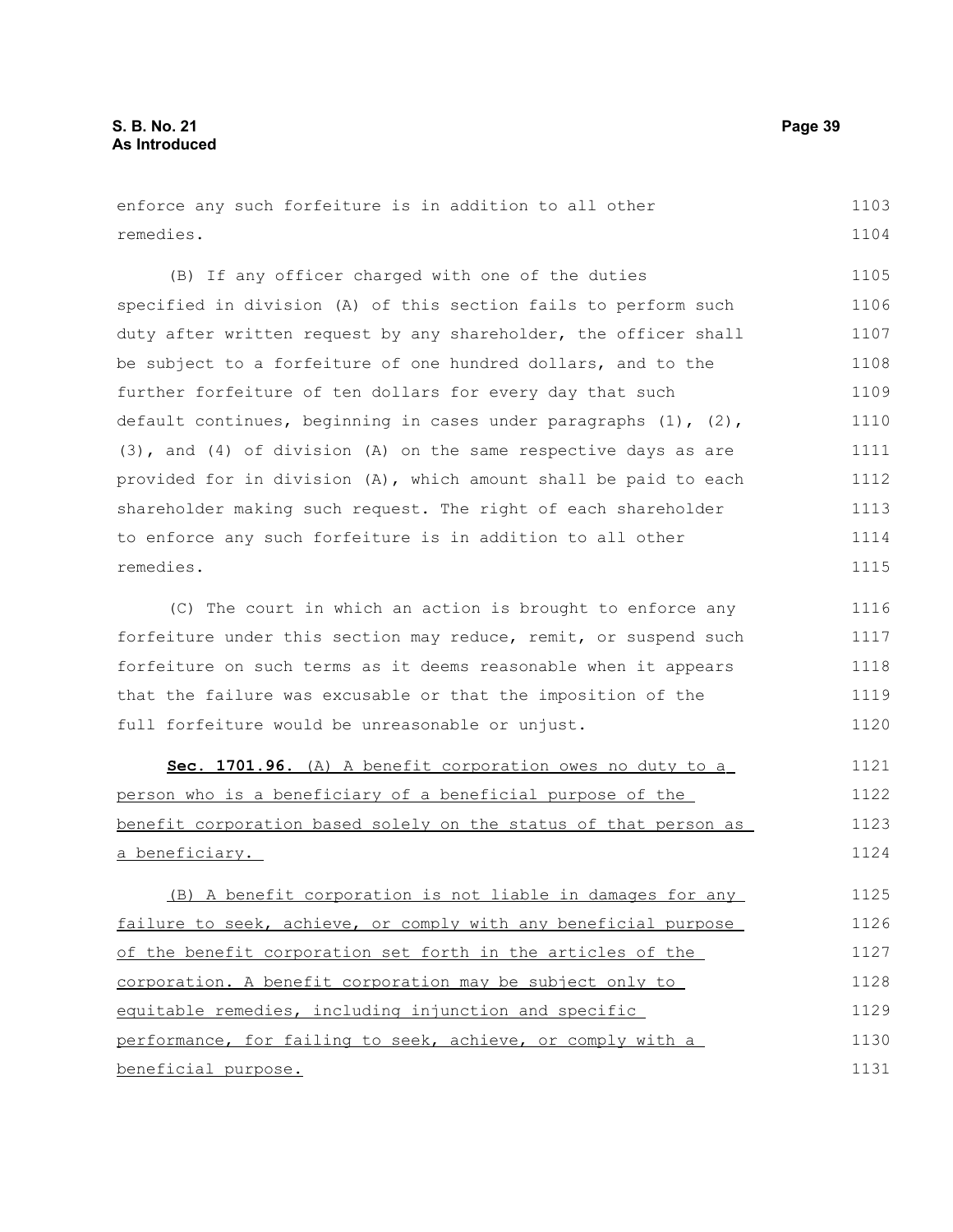| (C) An action for equitable relief for failing to seek,          | 1132 |
|------------------------------------------------------------------|------|
| achieve, or comply with a beneficial purpose set forth in the    | 1133 |
| articles of a benefit corporation may be brought only by the     | 1134 |
| benefit corporation or in a derivative action on behalf of the   | 1135 |
| benefit corporation by any of the following:                     | 1136 |
| (1) A director of the corporation;                               | 1137 |
| (2) Persons who, in the aggregate, hold twenty-five per          | 1138 |
| cent of all shares outstanding and entitled to vote at a meeting | 1139 |
| of the shareholders, unless the articles, the requlations        | 1140 |
| adopted by the shareholders, or the regulations adopted by the   | 1141 |
| directors pursuant to division (A) (1) of section 1701.10 of the | 1142 |
| Revised Code prescribe a smaller proportion;                     | 1143 |
| (3) If the benefit corporation has issued and has                | 1144 |
| outstanding shares listed on a national securities exchange or   | 1145 |
| regularly quoted in an over-the-counter market by one or more    | 1146 |
| members of a national or affiliated securities association,      | 1147 |
| persons who, in the aggregate, hold shares of at least two       | 1148 |
| million dollars in market value;                                 | 1149 |
| (4) Any other person that the articles or regulations            | 1150 |
| authorize to bring such an action.                               | 1151 |
| (D) The provisions of divisions (B) and (C) of this              | 1152 |
| section do not alter the obligation of a benefit corporation to  | 1153 |
| comply with all laws otherwise applicable to a domestic          | 1154 |
| corporation or contracts by which the benefit corporation is     | 1155 |
| bound, and divisions (B) and (C) of this section shall not limit | 1156 |
| or restrict the imposition of any remedy available under such    | 1157 |
| otherwise applicable laws or contracts.                          | 1158 |
| Section 2. That existing sections 1701.01, 1701.03,              | 1159 |
| 1701.04, 1701.05, 1701.38, 1701.59, 1701.591, and 1701.94 of the | 1160 |